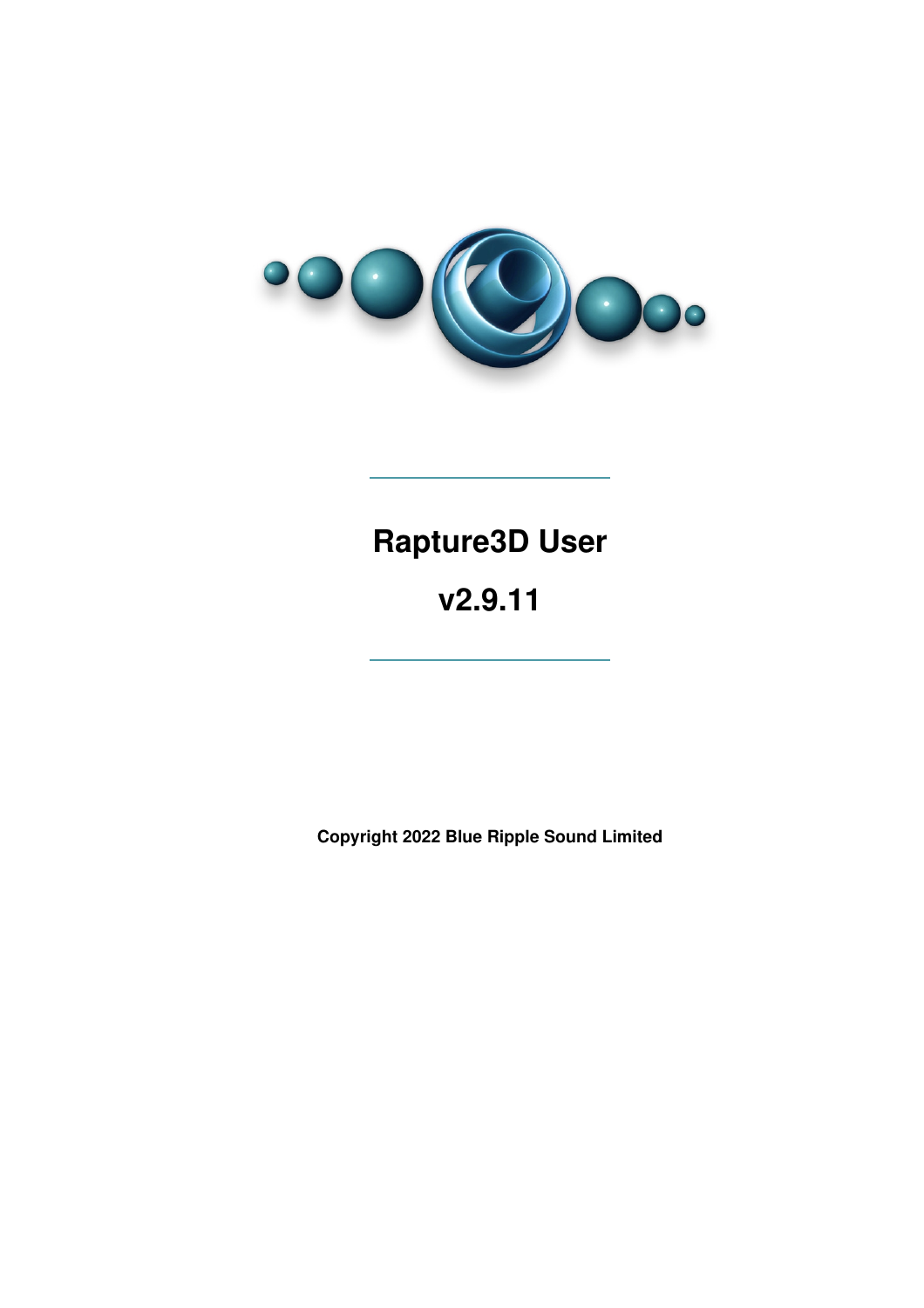# **Table of Contents**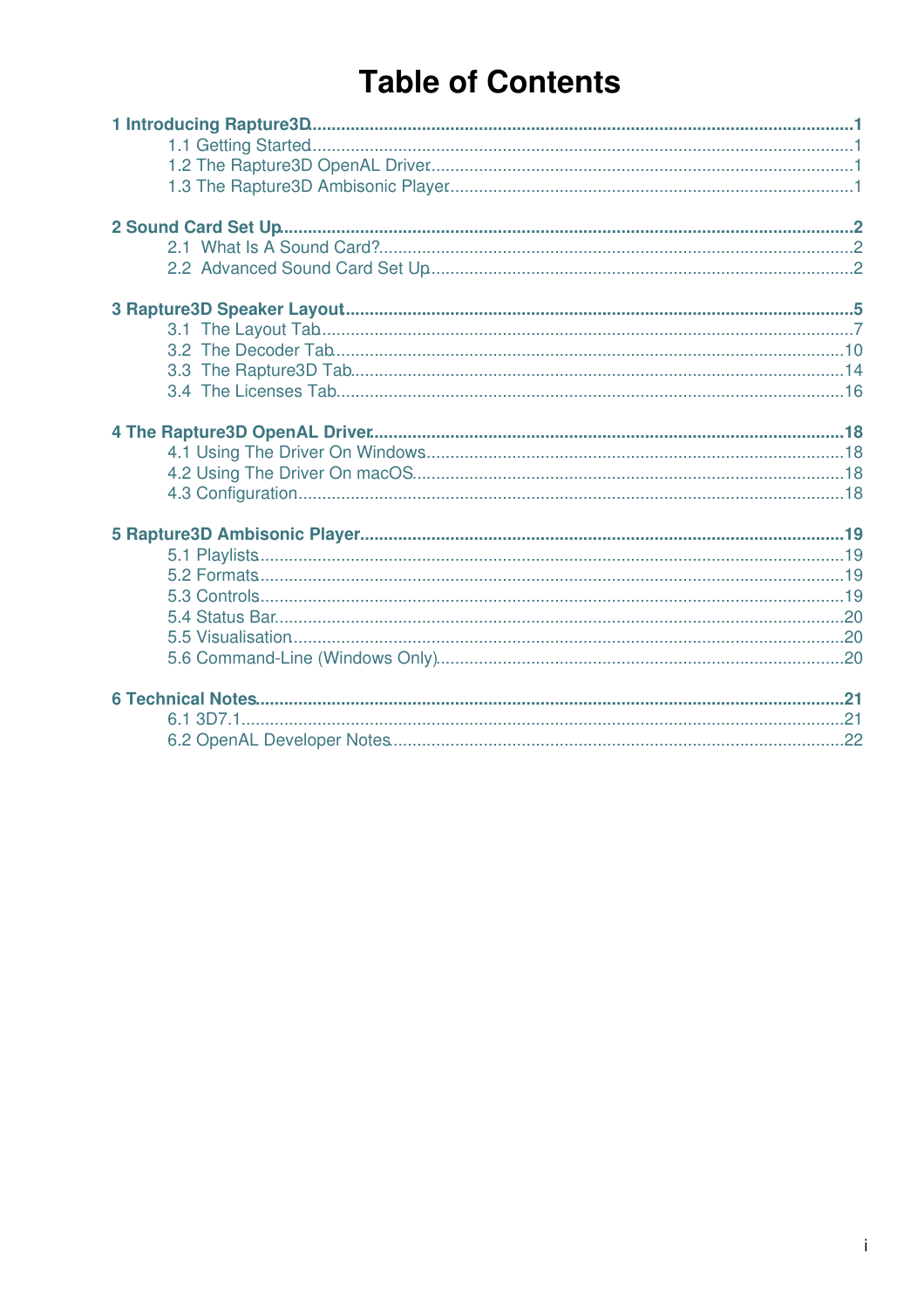# **1 Introducing Rapture3D**

Thanks for using Rapture3D! Rapture3D works with computer games and ambisonic audio playback to give a full 3D surround sound experience.

This is help for the "User" edition of the software. It should be possible to make it work with quite a few OpenAL games, although some quite dangerous technical intervention can be required. There are "Game" and "Advanced" editions too, which also use OpenAL. The "Advanced" edition also supports professional studio use of the Rapture3D Higher Order Ambisonic decoder.

Please note that this OpenAL driver is not the same as the newer Rapture3D "Universal" audio engine. This interacts with games in a different way.

### <span id="page-2-0"></span>**1.1 Getting Started**

Generally, Rapture3D will just work with your [sound card](#page-2-3) settings, so if sound is working on your PC then you're probably ready to go. That set, you might want to check your Windows "Advanced" sound card settings because Rapture3D works best when it knows exactly what kind of speaker layout (or headphones) you are using.

Once your sound card is set up, Rapture3D will choose sensible settings for your PC. But you may wish to use the [Rapture3D Speaker Layout tool](#page-5-0) to tune things further so the sound is just as you'd like it.

### <span id="page-2-1"></span>**1.2 The Rapture3D OpenAL Driver**

For some games, the Rapture3D [OpenAL](#page-18-0) driver can be used in place of the system OpenAL driver to take advantage of Rapture3D's sophisticated 3D audio rendering.

### <span id="page-2-2"></span>**1.3 The Rapture3D Ambisonic Player**

<span id="page-2-3"></span>Rapture3D comes with a [player](#page-19-3) for ambisonic sound files (typically .AMB files). Unlike standard "surround" mixes, these can reproduce full 3D audio.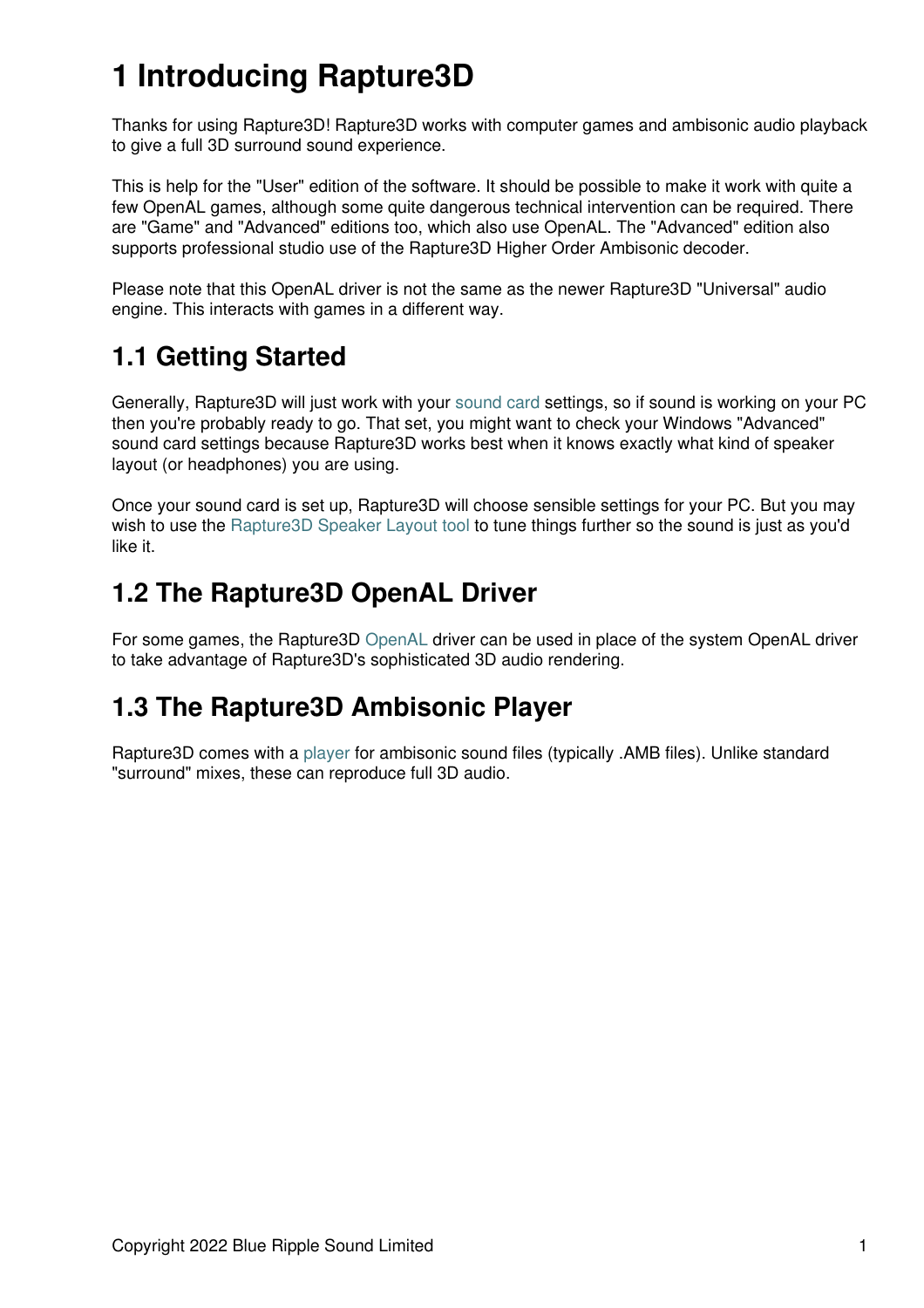# **2 Sound Card Set Up**

Your [sound card](#page-3-0) was probably set up when you bought it, although the settings may have changed depending on what you've connected to it since. If your computer can play music or films with sound, make telephone calls or even just play the Windows "welcome" jingle then you're probably ready to go.

You need a DirectSound-compatible sound card for this edition of Rapture3D to work properly. This is the normal type for Windows, so if other sounds are working then Rapture3D probably will too. If not, then it's probably best if you talk to the shop where you bought your computer (or a friendly expert) before continuing here. To avoid embarrassment, you might want to check you've connected up your speakers or headphones correctly (the instructions probably came in the box with your PC).

Rapture3D works best if it knows exactly how your speakers are set up. If you're feeling brave, you can ["Configure" your Windows sound card](#page-3-1) to choose the layout you want. This is particularly important if you're using headphones or a "surround sound" system with more than two speakers. On some systems (but not all) you can also check and change these through the [Rapture3D](#page-5-0) [Speaker Layout tool](#page-5-0) using the [Layout tab.](#page-8-0)

### <span id="page-3-0"></span>**2.1 What Is A Sound Card?**

Once upon a time, a sound card used to be a computer expansion card (a circuit board) that was slotted into the back of a PC to produce sound. These days the electronics needed is often built into the main body of the PC or connected using USB, so there isn't really a "card" involved at all. But we often still call the electronics involved a "sound card" anyway.

Sound cards typically have connectors to allow you to hook up speakers or headphones, although some work with internal speakers, particularly in laptops.

If your computer produces sounds at all, your sound card is probably ready to go, though if you want to use more than two speakers you should probably delve deeper...

### <span id="page-3-1"></span>**2.2 Advanced Sound Card Set Up**

Windows "Control Panel" is normally available from your Windows "Start" menu. Within this, depending on how you have it set up and your operating system, you will see a section with a names like "Sound", "Sounds, Speech, and Audio Devices" "Sounds and Audio Devices" or "Hardware and Sound".

When this is selected, you should see something like one of these: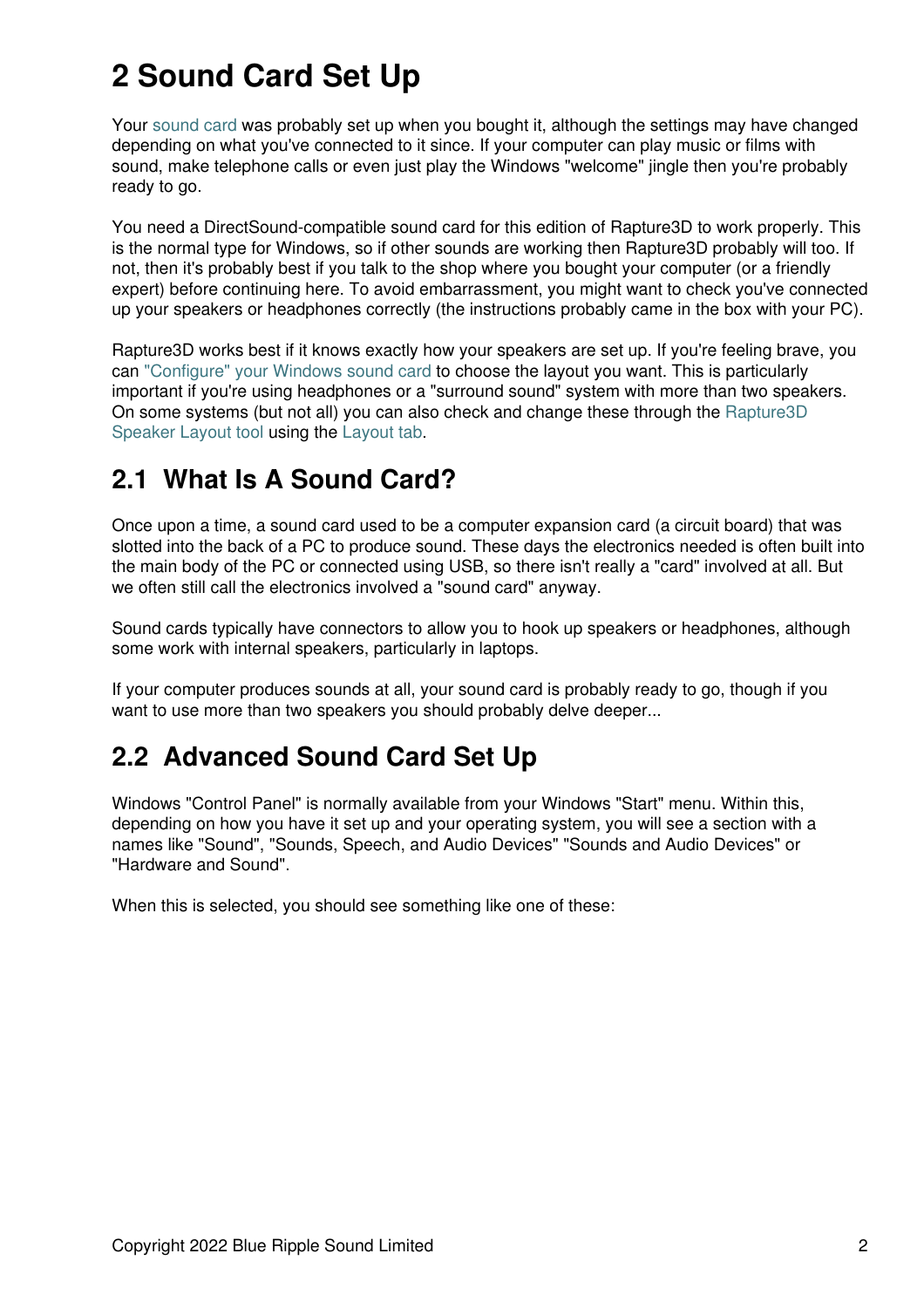|                                                                                                    | -2<br><b>Sounds and Audio Devices Properties</b>                                                                                                                    |
|----------------------------------------------------------------------------------------------------|---------------------------------------------------------------------------------------------------------------------------------------------------------------------|
| $\mathbf{x}$<br>Sound                                                                              | Volume<br>Sounds<br>Voice<br>Audio<br>Hardware                                                                                                                      |
| Playback Recording Sounds Communications<br>Select a playback device below to modify its settings: |                                                                                                                                                                     |
| <b>Speakers</b><br>2- USB Audio Device<br><b>Default Device</b><br><b>Speakers</b>                 | Device volume<br>High<br>Low<br><b>□</b> Mute<br>Place volume icon in the taskbar<br>Advanced                                                                       |
| $Set$ Default $\blacktriangledown$<br>Properties<br>Configure<br>OK<br>Cancel<br>Apply             | Speaker settings<br>Use the settings below to change individual<br>speaker volume and other settings.<br>Speaker Volume<br>Advanced<br>OK<br>Cancel<br><b>Apply</b> |

If you click through the tabs, you should see the audio settings you're using for other audio playback. If they don't look right, change them if you're sure you know what you're doing, or find an expert to help.

Once you're done, click on the "Configure..." button if it's enabled (or "Advanced..." on older versions of Windows). This should bring up another window as below. If it doesn't, or if the button isn't enabled, it's probably just that your sound card is stereo only but doesn't understand that there are different types of stereo. You can configure this more precisely in the [Rapture3D Speaker](#page-5-0) [Layout tool](#page-5-0) by using a Stereo Compatibility ("Compat.") mode on the [Layout tab.](#page-8-0) There is a similar compatibility mode for ITU 5.1, primarily for use on older versions of Windows.

|                                                                                                                                                                                                                                              | <b>Advanced Audio Properties</b>                                                   |              |
|----------------------------------------------------------------------------------------------------------------------------------------------------------------------------------------------------------------------------------------------|------------------------------------------------------------------------------------|--------------|
|                                                                                                                                                                                                                                              | <b>Speakers</b><br>Performance                                                     |              |
|                                                                                                                                                                                                                                              | Select the speaker setup that is most like the setup you have<br>on your computer. |              |
| $\mathbf{x}$<br>Speaker Setup<br>Choose your configuration<br>Sub<br>Select the speaker setup below that is most like<br>the configuration on your computer.<br>$\frac{R}{R}$<br>힟<br>Audio channels:<br>Stereo<br>5.1 Surround<br><b>SR</b> |                                                                                    |              |
| F                                                                                                                                                                                                                                            | Speaker setup:<br>Desktop stereo speakers<br>$\checkmark$                          |              |
| Click any speaker above to test it.                                                                                                                                                                                                          |                                                                                    |              |
| Next<br>Cancel                                                                                                                                                                                                                               | 0K<br>Cancel                                                                       | <b>Apply</b> |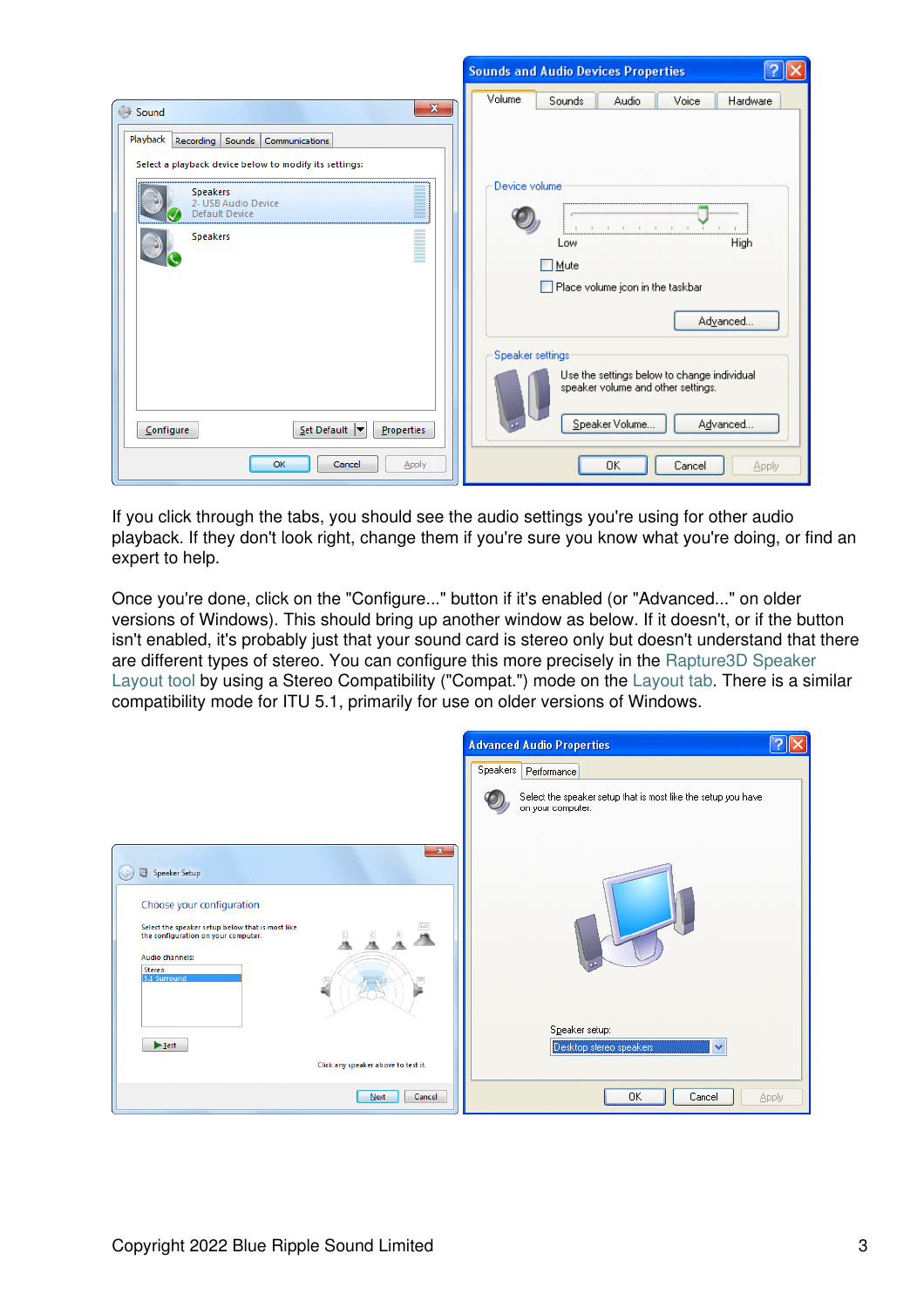The important thing here is the "Audio channels" setting, or the "Speaker setup" choice on older versions of Windows. This should be set as close as possible to the actual layout of the speakers you're using. Again, if you don't have the right stereo options available you may want to use a Stereo Compatibility ("Compat.") mode on the [Layout tab.](#page-8-0)

<span id="page-5-0"></span>Click on "OK" when you've finished making changes, or "Cancel" if you want to leave things as they were.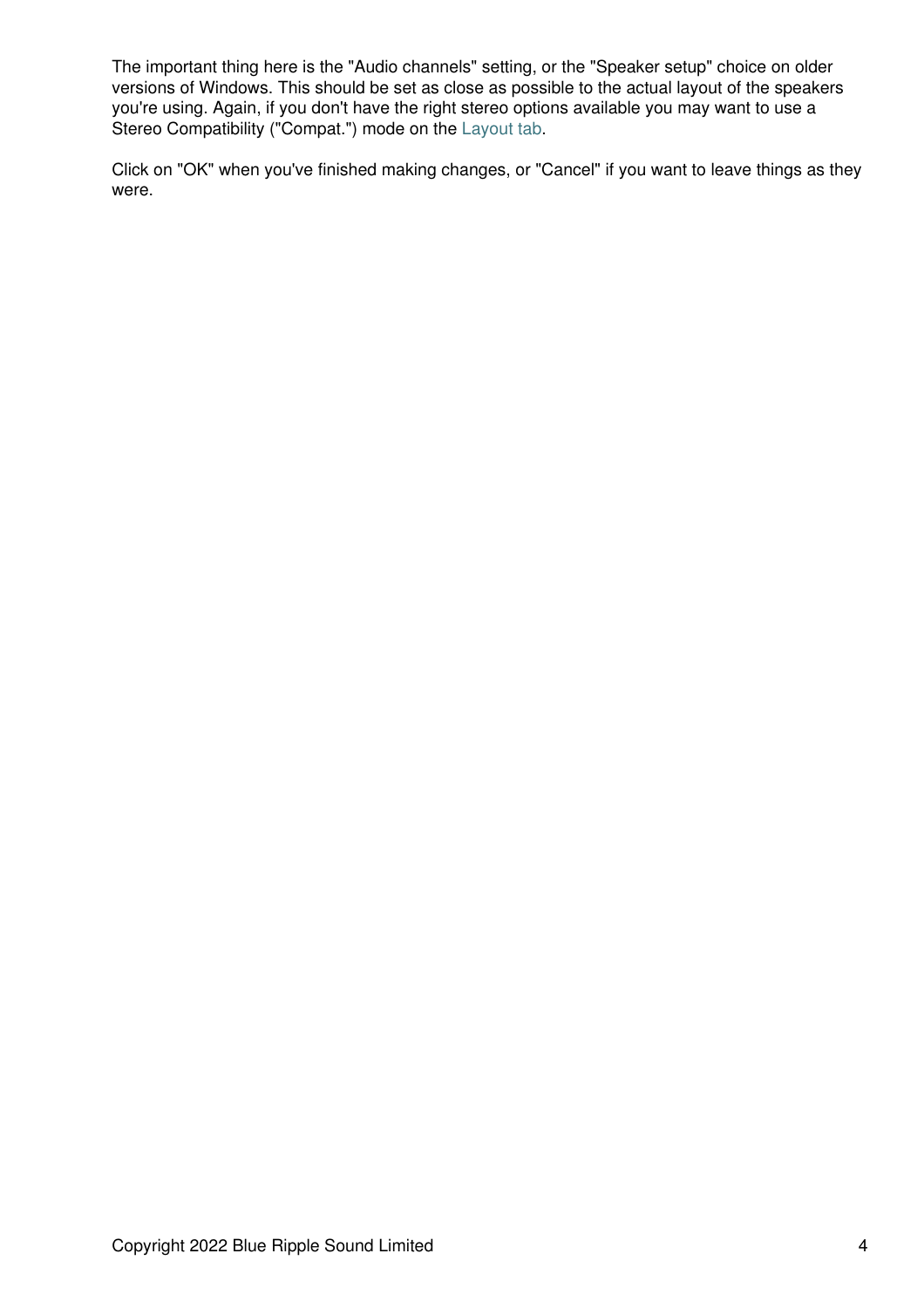# **3 Rapture3D Speaker Layout**

Once you're happy that your [sound card is set up correctly](#page-2-3) you might want to fine-tune the settings using the Rapture3D Speaker Layout tool. Normally this appears under "Blue Ripple Sound" on your Windows "Start" menu.

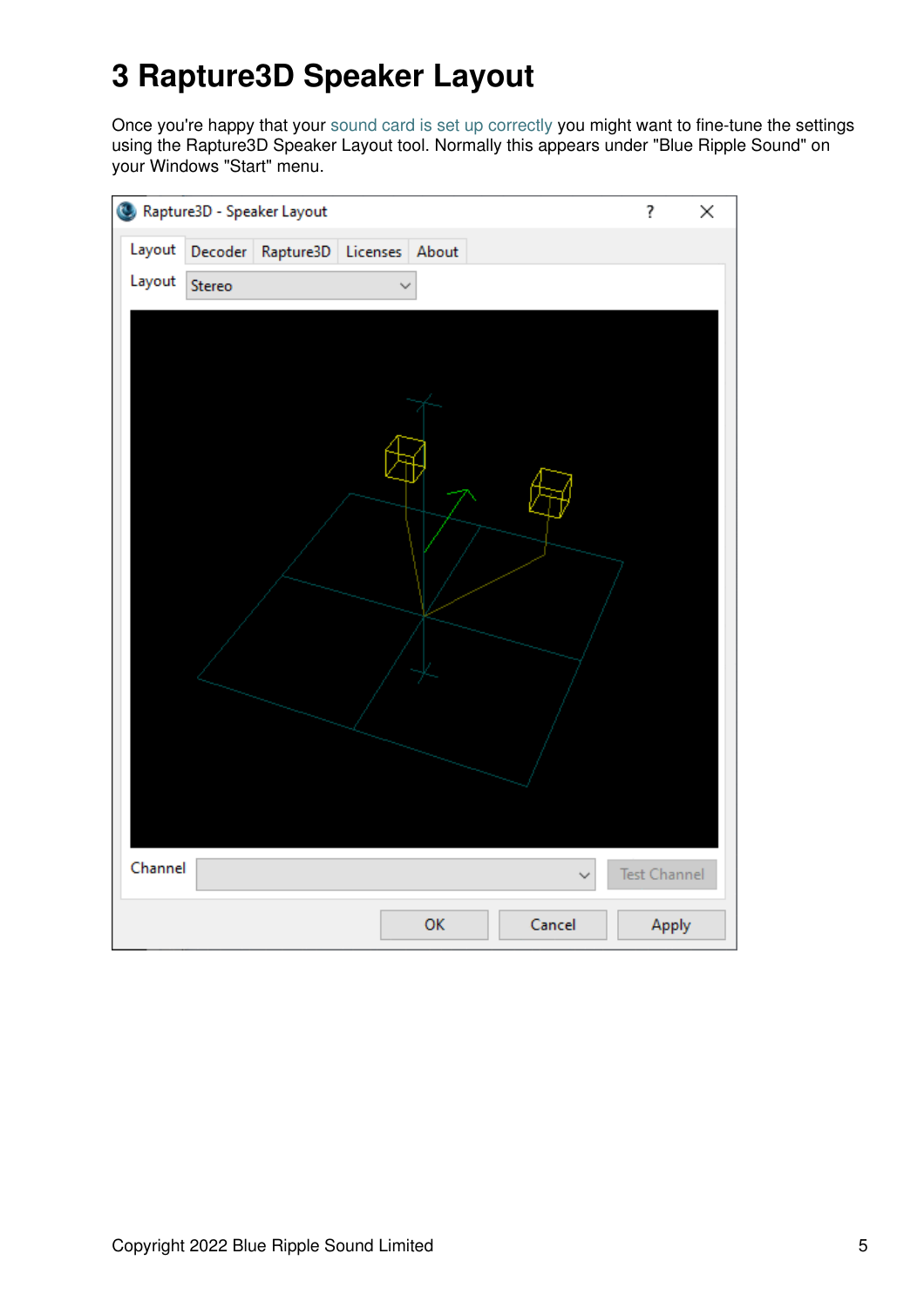Set up is done in stages, each with its own tab:

- 1. On the [Layout tab,](#page-8-0) check your sound card has been set up correctly and that the speaker (or headphone) layout is correct.
- 2. The [Decoder tab](#page-11-0) can be used to select the decoder that will be used for the layout chosen on the previous tab.
- 3. On the [Rapture3D tab,](#page-15-0) you can choose the settings that will be used when a game is running.

Normally license set-up happens automatically, but if it didn't or if you want to move a license to another machine, you can use the [Licenses tab](#page-17-0) to manage your Blue Ripple Sound licenses.

Click on "Apply" or "OK" when you're happy with your changes, or "Cancel" if you want to leave things as they were. Note that if there is a game running when you do this, Rapture3D will attempt to restart itself, so make sure you save your place first as some games may not like this.

If your Windows sound card settings are correct then Rapture3D generally will choose sensible settings for your machine, so none of this is *necessary*. But we think the flexibility this program provides is useful and interesting!

The About tab has information about us [\(Blue Ripple Sound](http://www.blueripplesound.com)), the edition of the software you're using and other third-party software we've used, plus some legal stuff. Please read!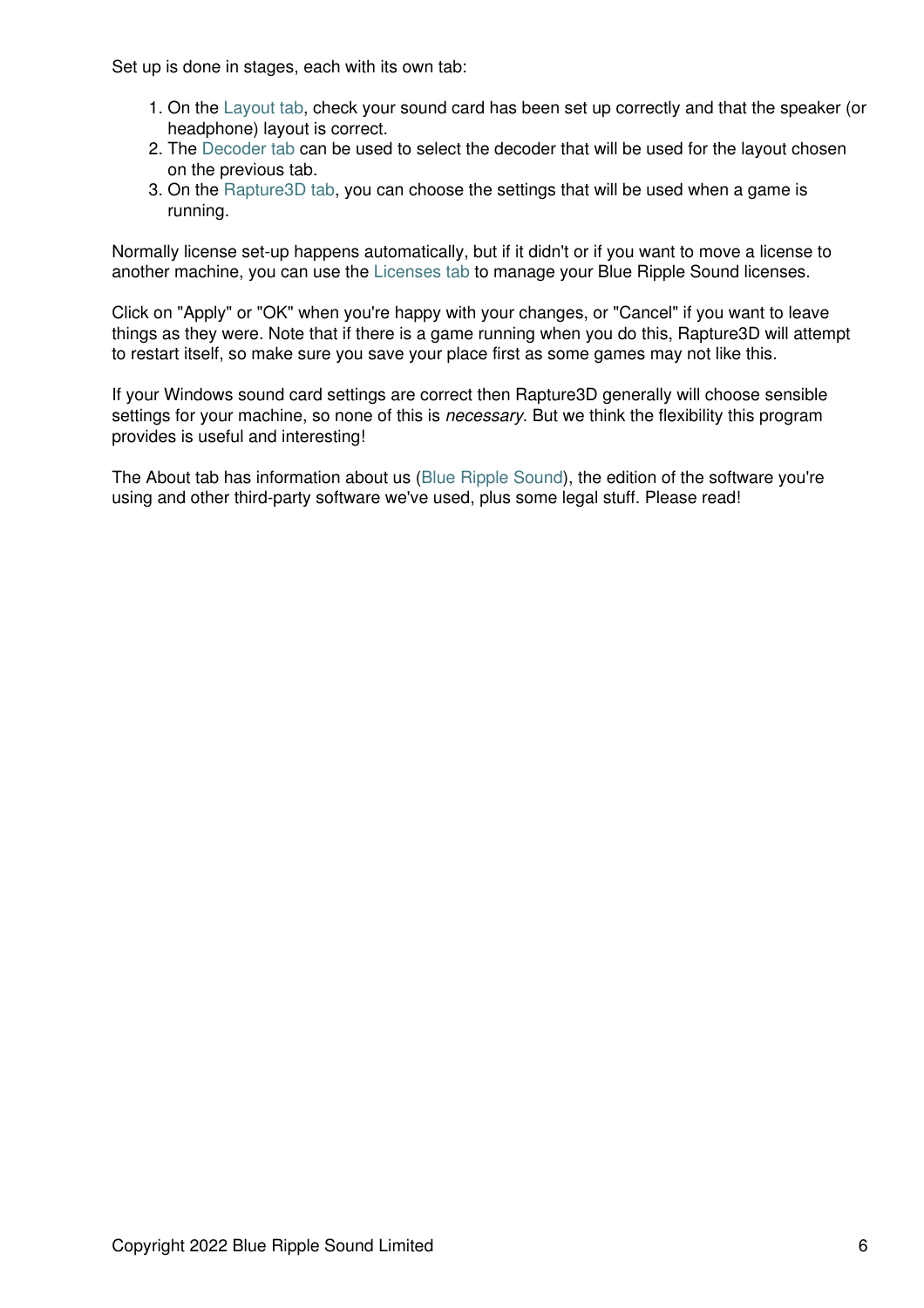## <span id="page-8-0"></span>**3.1 The Layout Tab**

| Rapture3D - Speaker Layout                 | ?<br>×            |
|--------------------------------------------|-------------------|
| Layout<br>Decoder Rapture3D Licenses About |                   |
| Layout<br>Stereo                           |                   |
|                                            |                   |
| Channel                                    | Test Channel<br>Ŵ |
| OK<br>Cancel                               | Apply             |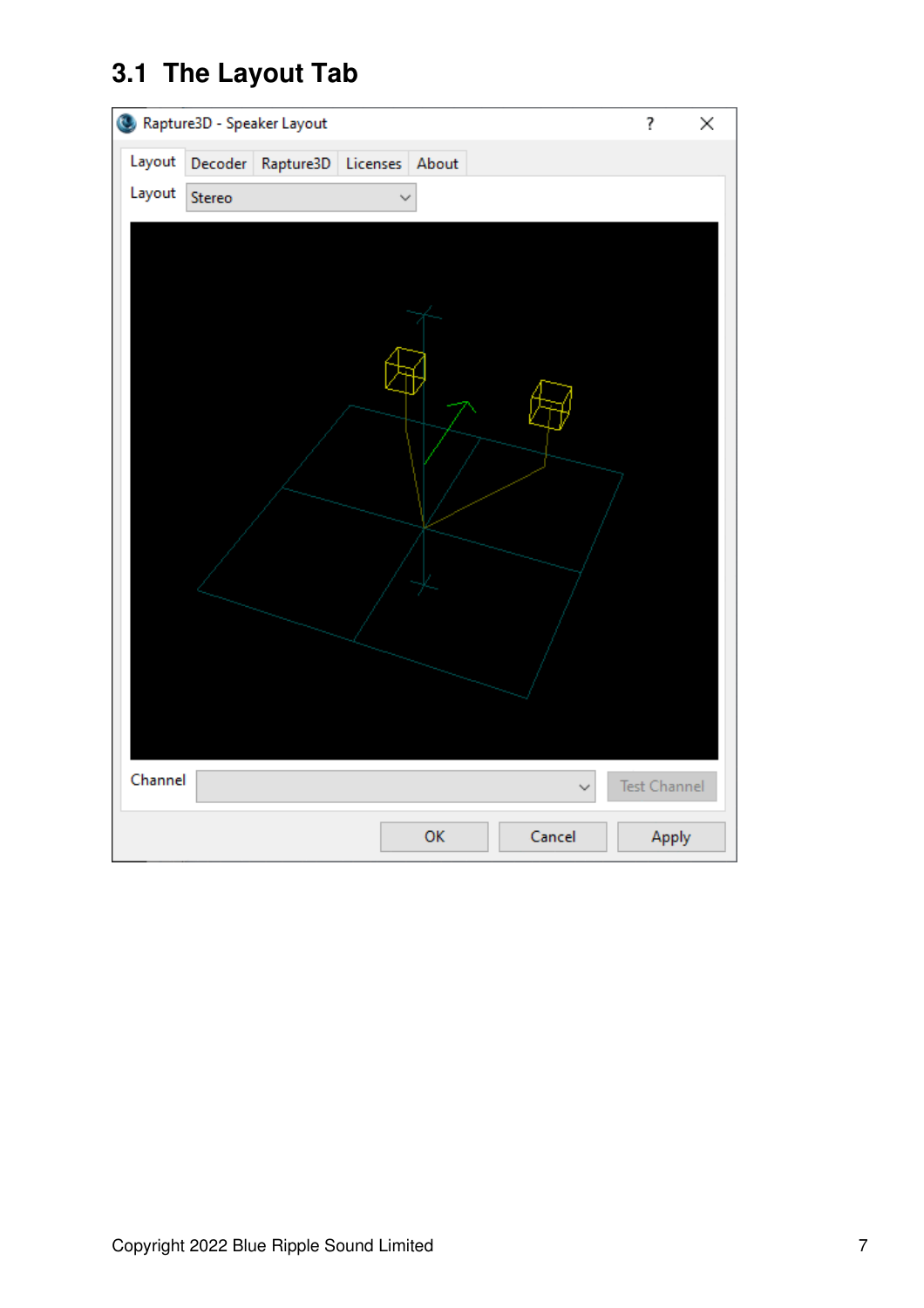As you can see above, most of this page is taken up with a graphical representation of the speaker layout you're using. You can click and drag to rotate the graphical view (this doesn't affect the sound).

The speaker layout displayed should correspond to your Windows settings. If you change the layout on this page using the "Layout" drop-down at the top, you may also need to change your Windows settings. We'll try to change them for you automatically, but often this isn't possible, so you (or a friendly expert) might need to use Windows "Control Panel" to change some [soundcard settings](#page-2-3).

#### **3.1.1 Layouts**

Rapture3D comes with support for the following layouts:

| Format                         | <b>Description</b>                                                                                                                                                                                                                                                                                                                                                                                                                                                                                                                                                                                                                                                                          |
|--------------------------------|---------------------------------------------------------------------------------------------------------------------------------------------------------------------------------------------------------------------------------------------------------------------------------------------------------------------------------------------------------------------------------------------------------------------------------------------------------------------------------------------------------------------------------------------------------------------------------------------------------------------------------------------------------------------------------------------|
| <b>Stereo</b>                  | This is a straightforward layout using two speakers.                                                                                                                                                                                                                                                                                                                                                                                                                                                                                                                                                                                                                                        |
| Headphone<br><b>Stereo</b>     | This is what should be selected if you're using a set of headphones. If you've<br>connected headphones but Windows won't let you select this then take a look at the<br>Compatibility Modes below.                                                                                                                                                                                                                                                                                                                                                                                                                                                                                          |
| <b>Mono</b>                    | Just one speaker is available. Obviously there's not much we can do in 3D here!                                                                                                                                                                                                                                                                                                                                                                                                                                                                                                                                                                                                             |
| Quad                           | Four speakers at the corners of a square.                                                                                                                                                                                                                                                                                                                                                                                                                                                                                                                                                                                                                                                   |
| <b>Surround</b><br>5.1         | This is an arrangement with front left, right and centre speakers and two "surround"<br>speakers at the side or back. There's a subwoofer too, which can go anywhere in the<br>room. This layout assumes that the four corner speakers are set out roughly in a<br>square, which is slightly different to the "standard" ITU layout below. We find that<br>many gamers and sound positioning systems use this.                                                                                                                                                                                                                                                                              |
| <b>Surround</b><br>5.1 (ITU)   | This is a version of the "Surround 5.1" layout that you may well have set up if you're<br>following cinema conventions rather than gaming ones. This layout has larger gaps<br>between speakers to the side and rear, as recommended by the ITU (International<br>Telecommunication Union). Specifically, your front left and right speakers are<br>expected to be 30 degrees from front centre and the "side" speakers at 110 degrees.<br>Anyway, try changing the Layout drop-down between the options and see which one<br>looks most like the actual layout you're using. Don't worry about the location of the<br>large "subwoofer" in the picture - this can go anywhere in the room. |
| <b>Surround</b><br>7.1         | This adds two more speakers beyond Surround 5.1, so there are two side and two<br>back speakers.                                                                                                                                                                                                                                                                                                                                                                                                                                                                                                                                                                                            |
| <b>Surround</b><br>7.1 (Wide)  | This is a widescreen speaker layout used in some cinemas, where placement of<br>sounds across the screen for many viewers is prioritised over immersion and<br>front/rear balance.                                                                                                                                                                                                                                                                                                                                                                                                                                                                                                          |
| <b>Surround</b><br>3D7.1       | This layout takes a bit of effort to set up, but is well worth the effort as it allows sounds<br>to be placed above and below! (It works fine for stereo and 5.1 films too.) For this to<br>work, you need your computer set up to use 7.1 surround speakers, but you don't put<br>the 7.1 speakers in their normal places.                                                                                                                                                                                                                                                                                                                                                                 |
| <b>Surround</b><br>5.1.2       | This is an eight-channel layout formed from a 5.1 layout with two additional ceiling<br>speakers, to the left and right above the listener. The corner speakers of the 5.1 are<br>assumed to be set out roughly in a square. To use this layout, you will need to set<br>your computer's audio output to 7.1, but the output from the 7.1 "rear" channels<br>should be sent to the ceiling speakers. The side channels remain side channels.                                                                                                                                                                                                                                                |
| <b>Surround</b><br>5.1.2 (ITU) | This is an eight-channel layout formed from a 5.1 ITU layout with two additional ceiling<br>speakers, to the left and right above the listener. The corner speakers of the 5.1 are<br>assumed to be at standard ITU angles. To use this layout, you will need to set your<br>computer's audio output to 7.1, but the output from the 7.1 "rear" channels should be<br>sent to the ceiling speakers. The side channels remain side channels.                                                                                                                                                                                                                                                 |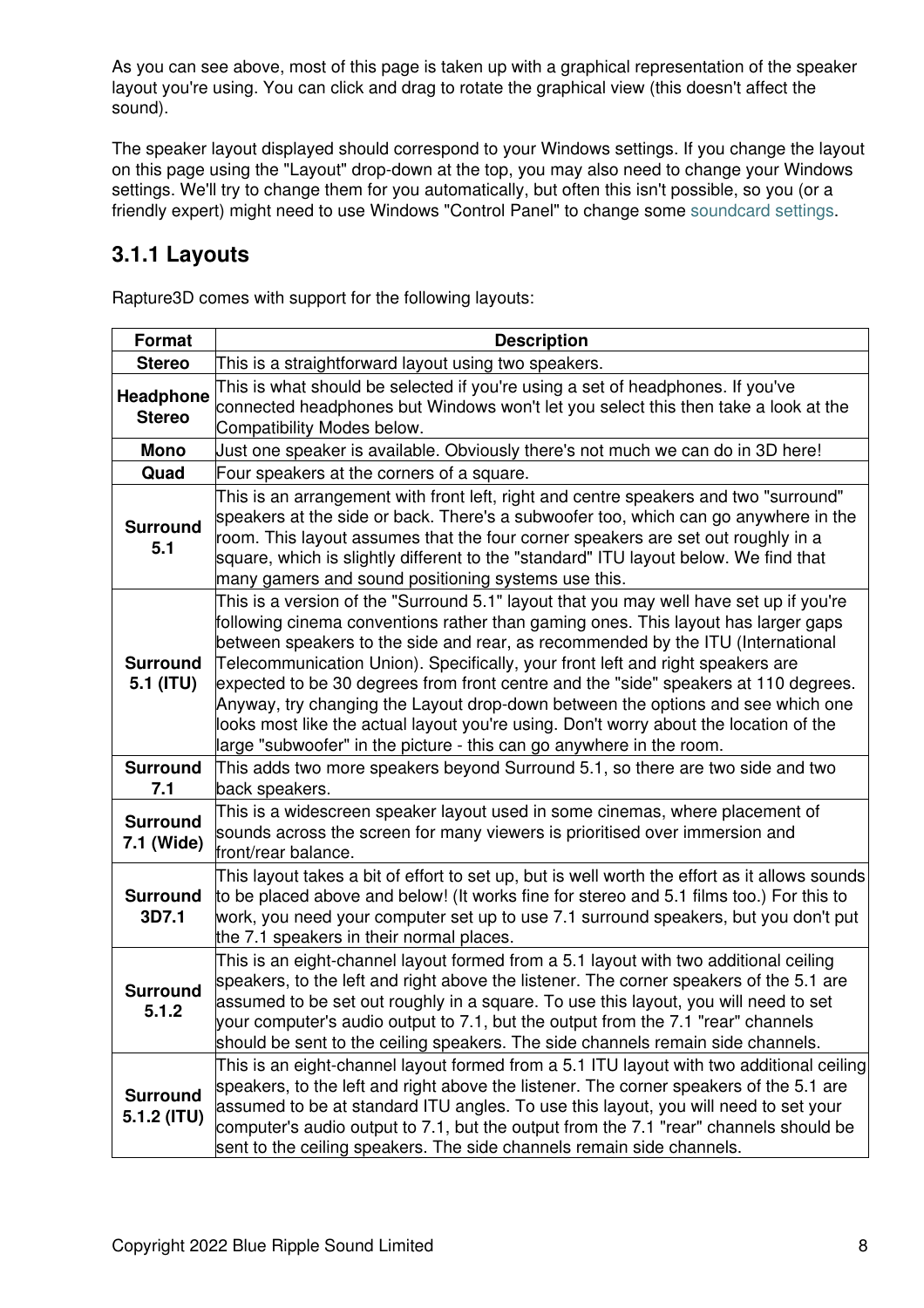| <b>Format</b>                             | <b>Description</b>                                                                                                                                                                                                                                                                                                                                                                                                                                                                                                                                                                                                                                                                              |
|-------------------------------------------|-------------------------------------------------------------------------------------------------------------------------------------------------------------------------------------------------------------------------------------------------------------------------------------------------------------------------------------------------------------------------------------------------------------------------------------------------------------------------------------------------------------------------------------------------------------------------------------------------------------------------------------------------------------------------------------------------|
| <b>Surround Stereo</b>                    | It's possible you have your computer set up using stereo (i.e. two channels)<br>but you're feeding the audio to another box with a "surround decoder" which<br>will do some clever stuff and then feed to more than two speakers. "Dolby<br>Pro Logic" is an example of this. If you select this option in Rapture3D we'll<br>try to generate a compatible signal (make sure you select the right "Method"<br>on the "Decoder" tab though). These systems typically don't work as well as<br>feeding the surround speakers directly, but they aren't bad.                                                                                                                                       |
| <b>Compatibility</b><br>("Compat.") Modes | Some Windows sound cards don't know the difference between different<br>types of stereo (ordinary Stereo, Headphone Stereo and Surround Stereo).<br>This is because the difference doesn't really matter to them - they just<br>output two channels of audio and call this "Stereo". However, this matters to<br>us. So if you've connected up headphones and your sound card lets you<br>select "Stereo" but not "Headphone Stereo", select "Headphone Stereo<br>(Compat.)" instead. This will tell your sound card that you're using Stereo,<br>but Rapture3D will know the difference. There is a similar compatibility<br>mode for ITU 5.1, primarily for use on older versions of Windows. |

#### **3.1.2 Checking Things Out**

Once you've selected the correct layout, it's worth checking to see if sounds are really coming out of the correct speakers. To do this, select the channel you want to test using the "Channel" drop-down (the relevant speaker will light up in the picture), check the volume levels on any external amplifiers or suchlike - and click on "Test Channel". You should hear a "bing" noise from the correct speaker.

Sounds should be roughly at the same level from all speakers, so if you have any external amplifiers you might want to tune them.

If everything looks okay on the Layout tab, you're probably good to go. But you might want to proceed to the [Decoder tab](#page-11-0) for more control over how things sound.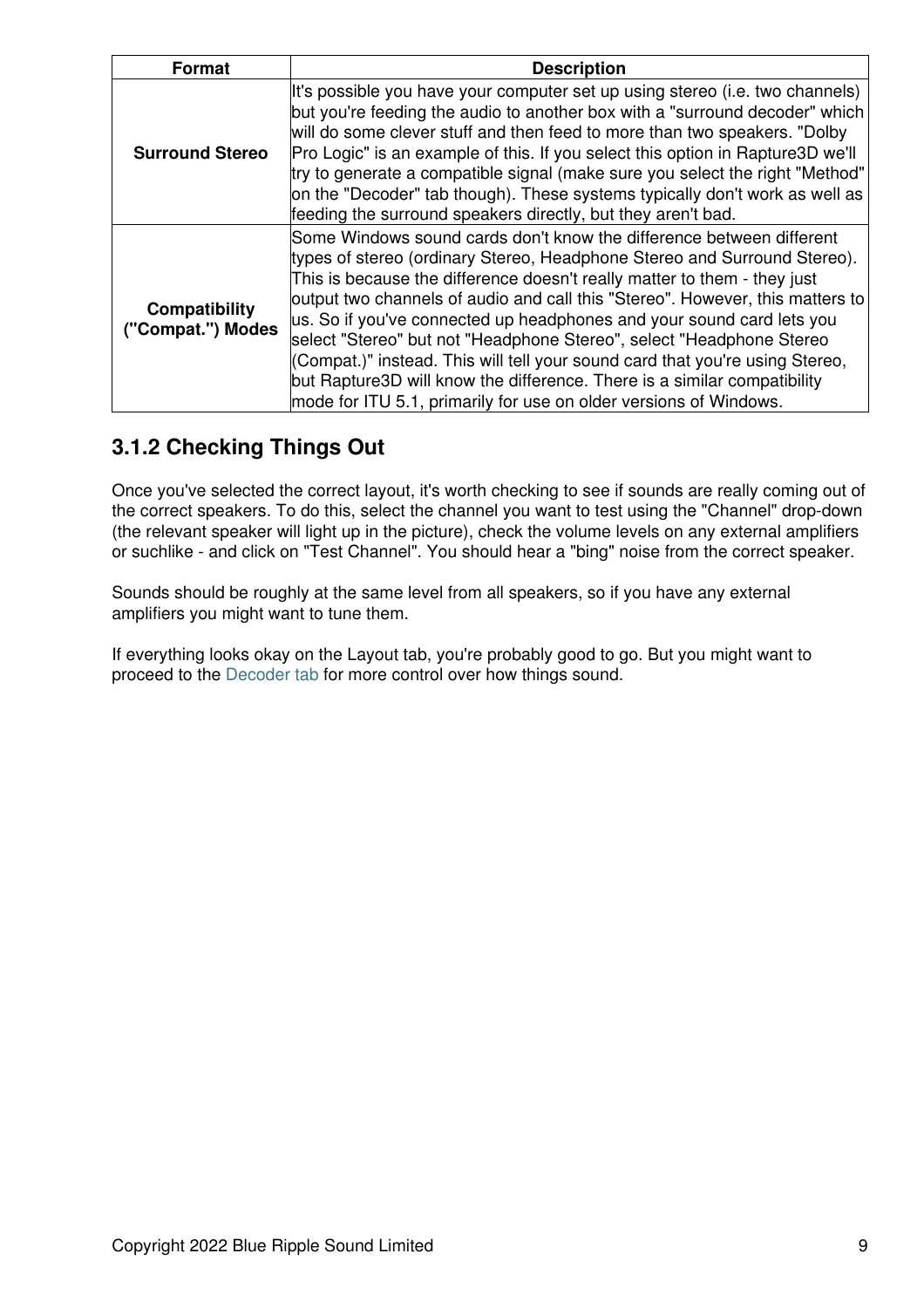### <span id="page-11-0"></span>**3.2 The Decoder Tab**

|            |              | Rapture3D - Speaker Layout                                                                                                                                                                                                                                                  |          |       |        | ? |       | × |
|------------|--------------|-----------------------------------------------------------------------------------------------------------------------------------------------------------------------------------------------------------------------------------------------------------------------------|----------|-------|--------|---|-------|---|
| Layout     | Decoder      | Rapture3D                                                                                                                                                                                                                                                                   | Licenses | About |        |   |       |   |
| Volume     |              |                                                                                                                                                                                                                                                                             |          | 0dB   |        |   |       |   |
| Method     | HRTF (Amber) |                                                                                                                                                                                                                                                                             |          |       |        |   |       |   |
| the sides. |              | This produces a stereo feed for headphones that uses psychoacoustic cues to produce<br>clearly spatialised sounds. Quality of result depends on the shape of the head, but this<br>technique can place sounds in front, behind, above and below the listener, as well as to |          |       |        |   |       |   |
|            |              | The underlying data used for this is a processed form of the IRCAM LISTEN HRTF data<br>set, available at http://recherche.ircam.fr/equipes/salles/listen/index.html.                                                                                                        |          |       |        |   |       |   |
|            |              |                                                                                                                                                                                                                                                                             |          |       |        |   |       |   |
|            |              |                                                                                                                                                                                                                                                                             |          |       |        |   |       |   |
|            |              |                                                                                                                                                                                                                                                                             |          |       |        |   |       |   |
|            |              |                                                                                                                                                                                                                                                                             |          |       |        |   |       |   |
|            |              |                                                                                                                                                                                                                                                                             |          |       |        |   |       |   |
|            |              |                                                                                                                                                                                                                                                                             |          |       |        |   |       |   |
|            |              |                                                                                                                                                                                                                                                                             |          |       |        |   |       |   |
|            |              |                                                                                                                                                                                                                                                                             |          |       |        |   |       |   |
|            |              |                                                                                                                                                                                                                                                                             |          |       |        |   |       |   |
| View Logs  |              |                                                                                                                                                                                                                                                                             |          |       |        |   |       |   |
|            |              |                                                                                                                                                                                                                                                                             |          | OK    | Cancel |   | Apply |   |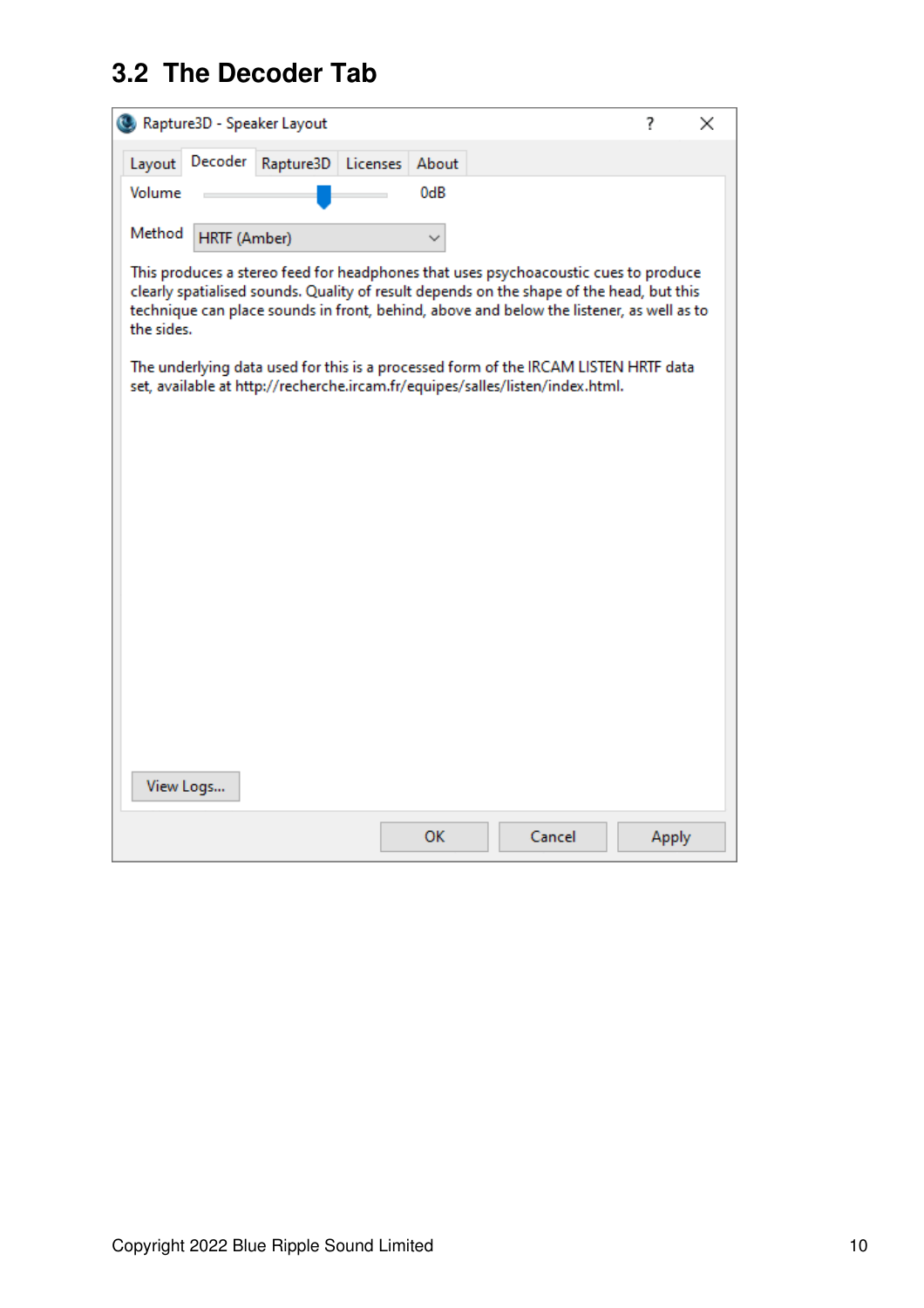Things start to get a bit more technical here, but bear with us and it'll hopefully be worthwhile.

To start with, there's a volume slider at the top of this screen. This slider sets the overall level used by Rapture3D when it's started up. Note that this is an *additional* control - it's separate from the main Windows volume setting, any volume controls in the game you want to play and any settings on external amplifiers etc. In general, you should just leave this control alone (at 0dB) and use the other ones.

There's also a "View Logs..." button at the bottom of the screen. Don't worry about this unless you need to troubleshoot. (It provides technical details about things that happened when Rapture3D was last used.)

Then there's the "Method" drop-down. The exact list of items available here depends on what you selected on the [Layout tab](#page-8-0). For instance, the "Reconstruction" option in the picture above is available for multi speaker arrangements (e.g. Surround 5.1) but not for Stereo or Headphone Stereo, which have some thoroughly different options. Whichever option you select, the text below the drop-down describes how this method will work. Try flipping through the options to see what you're choosing from. Some of these options make quite noticeable differences to how things will sound when you actually start a game up that's using Rapture3D.

#### **3.2.1 Decoder Methods**

Since you can flip through the decoder methods anyway, we'll just describe some of the concepts here so they make a bit more sense. Decoder methods have a variety of pros and cons. Some of them use more or less CPU power, some of them are more or less sensitive to how accurately you've set your speakers up and some of them actually will work better for people with differently shaped heads! The best thing to do is to try some and listen...

#### **3.2.1.1 Headphone Stereo Methods and Binaural**

Several of the headphone decoders use HRTFs. HRTFs tell us how sound travels past a human head and into the ear and provide a great way to provide a realistic sound image over headphones, often known as Binaural stereo. However, human heads are not all the same shape. We provide six main "colours" of HRTF - you might like to try these out to find the one that works best for you. At best HRTFs can place sounds anywhere, including behind and above. However, if they don't really match your head shape you may find "confusion" occurring, with sounds that should be behind appearing to be above etc. If you find this happening, try a different HRTF.

| HRTF-based headphone decoders using psychoacoustic cues to present<br><b>HRTF</b><br>sounds in full 3D. Amber is often a good choice.                                    |                                                                                                                                                   |
|--------------------------------------------------------------------------------------------------------------------------------------------------------------------------|---------------------------------------------------------------------------------------------------------------------------------------------------|
| <b>Simplified HRTF</b> Version of the Amber HRTF, massively simplified so it is is not<br>frequency-dependent. This places relatively light load on your CPU.<br>(Amber) |                                                                                                                                                   |
| <b>Panner</b>                                                                                                                                                            | This splits sounds between the left and right ears using carefully optimised<br>panning functions. This places relatively light load on your CPU. |

The HRTFs provided are based on academic data sets available on the Internet - thanks to all involved! They've been processed for use with Rapture3D, so any problems are entirely our responsibility. We've given the data sets colour names like "HRTF (Red)" for simplicity, but you can see where the HRTF actually came from in the text shown on this tab.

If you don't want to use an HRTF data set you can just select "Panner". This will provide a perfectly serviceable plain stereo image. You can save a few CPU cycles this way too, although the Simplified HRTF is no more expensive.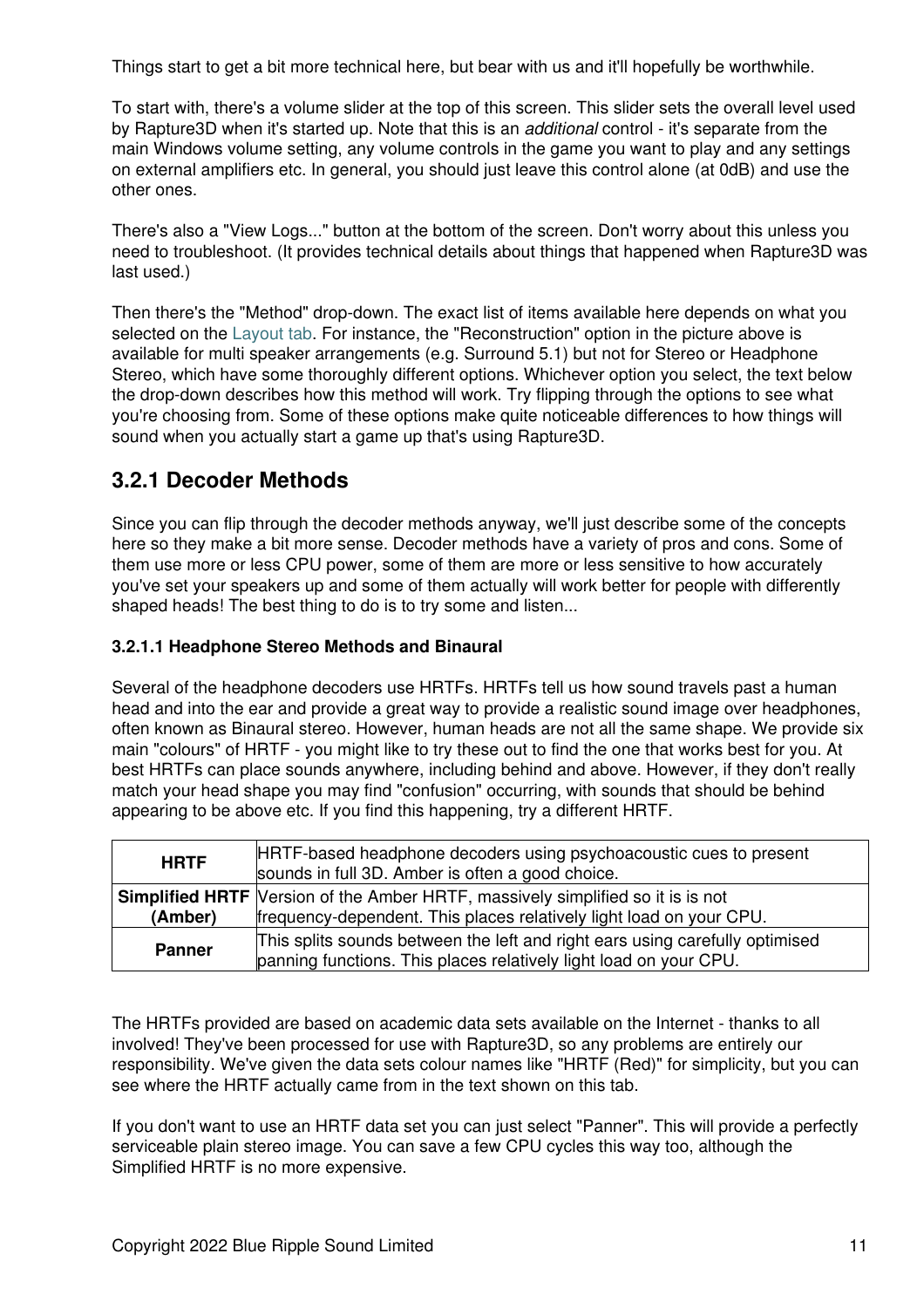#### **3.2.1.2 Stereo Speaker Methods**

| <b>Panner</b>                  | This splits sounds between the left and right speakers using carefully optimised<br>panning functions. This places relatively light load on your CPU. |
|--------------------------------|-------------------------------------------------------------------------------------------------------------------------------------------------------|
| <b>HCTC Stereo</b>             | HRTF-based Cross-Talk Cancellation. Requires accurate speaker set up at an<br>angle of 50 degrees.                                                    |
| <b>HCTC Stereo</b><br>(Narrow) | HRTF-based Cross-Talk Cancellation. Requires accurate speaker set up at an<br>angle of 20 degrees. Amber only.                                        |

If you're just using a normal stereo system then "Panner" is probably what you want here.

The HCTC Stereo options can work well if your speakers are set up very accurately and if you don't move your head much. They're not suited for use with multiple listeners. They're also dependent on you finding an HRTF data set that works okay for you (the same problems apply as described for HRTF headphone stereo above). But they're well worth a try, particularly if you're using desktop or laptop speakers.

But - why only two speakers? To get the best out of Rapture3D you could try using a sound card that lets you connect more...

#### **3.2.1.3 Multi Speaker Methods**

If you're using proper surround sound systems with four or more speakers (e.g. 5.1, 7.1 or [3D7.1](#page-22-0)) or a custom layout for which you've computed your own decoders then these options are available:

| <b>Basic</b>                    | This method produces a resilient decoding which should play well on a range of<br>speaker systems including large venues. It should be used if your speakers are<br>only roughly in the right places or if your CPU is struggling to keep up.                         |
|---------------------------------|-----------------------------------------------------------------------------------------------------------------------------------------------------------------------------------------------------------------------------------------------------------------------|
| Reconstruction                  | This is the default setting. It produces a solid image and uses a sensible amount<br>of CPU power. It relies on the speaker layout being set up accurately and is<br>optimised for a domestic or studio listening environment.                                        |
| <b>Tinted</b><br>Reconstruction | This is a more expensive option in CPU terms, but performs HRTF-based tinting<br>on the audio stream to strengthen the spatial image. For some people, this can<br>even give a sense of sounds being above and below when all speakers are all<br>at the same height! |

For some layouts with a front centre speaker, there are variants of the methods above. This is because, for compatibility with speaker sets with a special dialogue front centre speaker, the front centre speaker may be used usually for dialogue only.

| <b>Basic (Front Pan)</b> | As above, but use the front centre speaker for panning as well as |
|--------------------------|-------------------------------------------------------------------|
| (Front Pan)              | has the same response as the others.                              |

For 5.1 and 7.1 preset layouts, a "Pro Logic IIz" method is also available.

| Pro | This uses phase to encode additional spatial information into 5.1 or 7.1 output which can                                                                                            |
|-----|--------------------------------------------------------------------------------------------------------------------------------------------------------------------------------------|
|     | <b>Pro</b><br>Logic IIz be decoded to additional upper-front speakers by compatible receivers. These methods Logic IIz use the front centre speaker for panning as well as dialogue. |
|     |                                                                                                                                                                                      |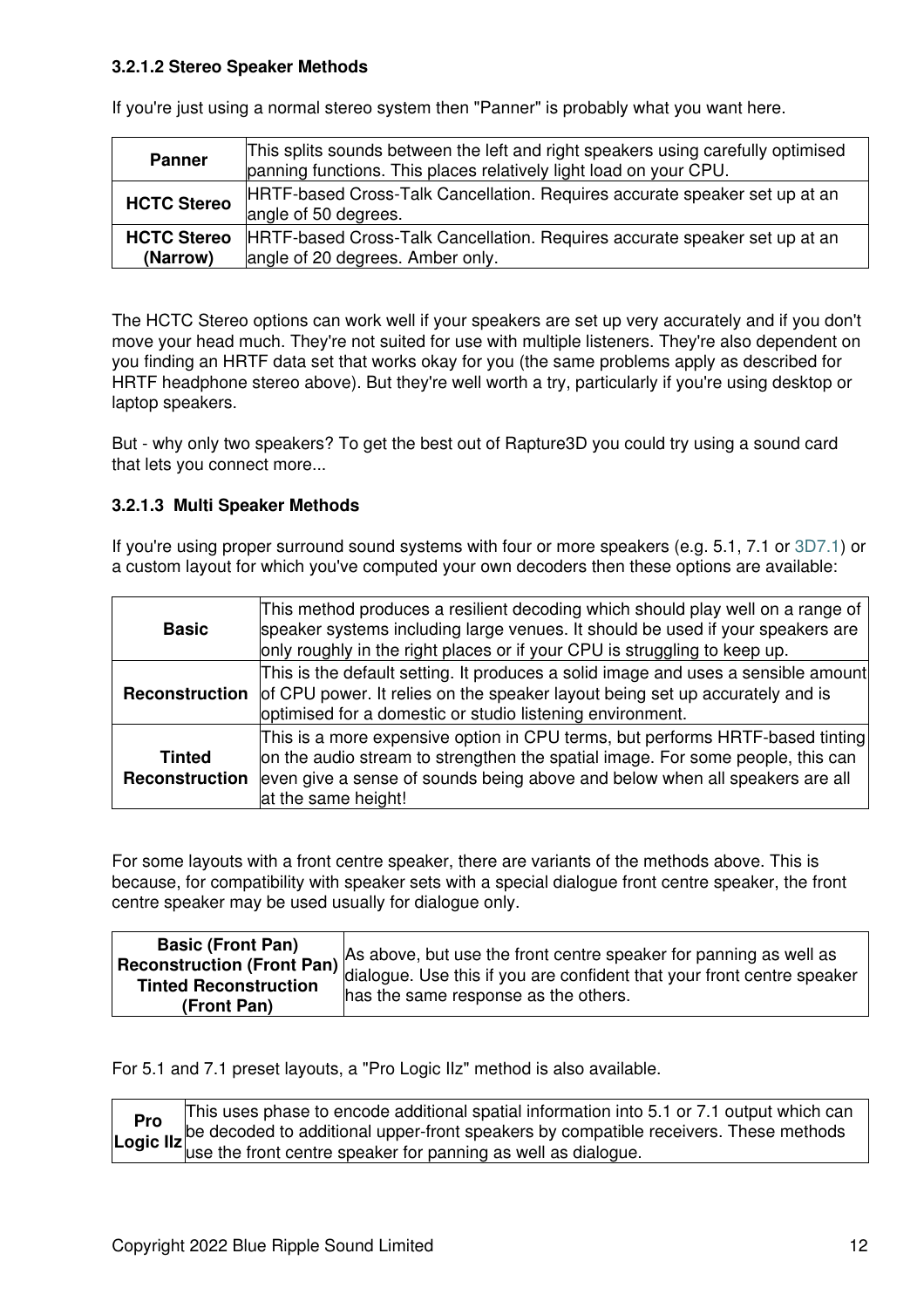#### **3.2.1.4 Surround Stereo Methods**

These are offered if you selected "Surround Stereo" or "Surround Stereo (Compat.)" options on the [Layout tab](#page-8-0). Just select the method that matches the surround decoder you are using. If none match, you probably want to switch your layout back to ordinary Stereo.

|                     | This is compatible with Dolby Pro Logic decoders. Your decoder may be able to<br><b>Dolby Pro Logic</b> make use of a centre speaker and one or two surround speakers at the back of<br>the room. |  |
|---------------------|---------------------------------------------------------------------------------------------------------------------------------------------------------------------------------------------------|--|
|                     | This is compatible with Dolby Pro Logic II decoders. Your decoder may be able<br>Dolby Pro Logic II to make use of a centre speaker and two surround speakers at the back of the<br>room.         |  |
| <b>Dolby Stereo</b> | This is compatible with Dolby Surround decoders. Your decoder may be able to<br>make use of a centre speaker and one or two surround speakers at the back of<br>the room.                         |  |
| <b>Matrix QS</b>    | This is compatible with Matrix-QS decoders. These are fairly rare.                                                                                                                                |  |
| <b>Matrix SQ</b>    | This is compatible with Matrix-SQ decoders. These are fairly rare.                                                                                                                                |  |
| <b>UHJ Stereo</b>   | This is compatible with ambisonic UHJ Stereo decoders. These are fairly rare. A<br>"short" version of this is available, with lower latency and quality.                                          |  |

Note that the encoders used here aren't all "official" ones. However, they should be compatible.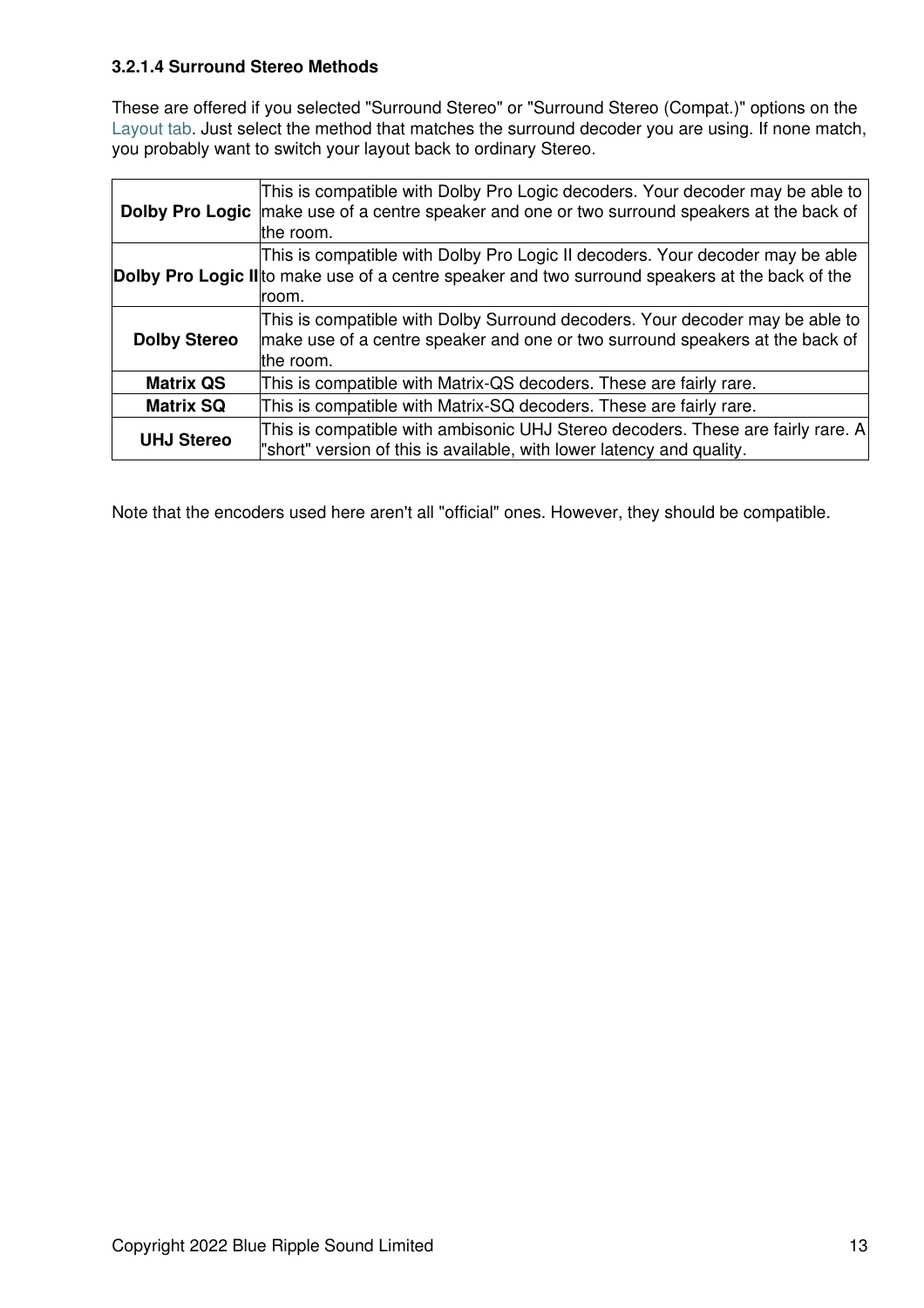## <span id="page-15-0"></span>**3.3 The Rapture3D Tab**

| Rapture3D - Speaker Layout<br>?                  |                       |       |  |  |
|--------------------------------------------------|-----------------------|-------|--|--|
| Rapture3D<br>Layout Decoder                      | Licenses About        |       |  |  |
| <b>Spatialisation Quality</b>                    | Ultra<br>$\checkmark$ |       |  |  |
| <b>Processing Quality</b>                        | Ultra                 |       |  |  |
| Masquerade as Standard Driver   Generic Software |                       |       |  |  |
|                                                  | Generic Hardware      |       |  |  |
| <b>Default Buffer Count</b>                      | 3                     |       |  |  |
| Default Buffer Length                            | 256                   |       |  |  |
|                                                  | Set Defaults          |       |  |  |
|                                                  |                       |       |  |  |
|                                                  |                       |       |  |  |
|                                                  |                       |       |  |  |
|                                                  |                       |       |  |  |
|                                                  |                       |       |  |  |
|                                                  |                       |       |  |  |
|                                                  |                       |       |  |  |
|                                                  |                       |       |  |  |
|                                                  |                       |       |  |  |
|                                                  |                       |       |  |  |
|                                                  |                       |       |  |  |
|                                                  | Cancel<br>OK          | Apply |  |  |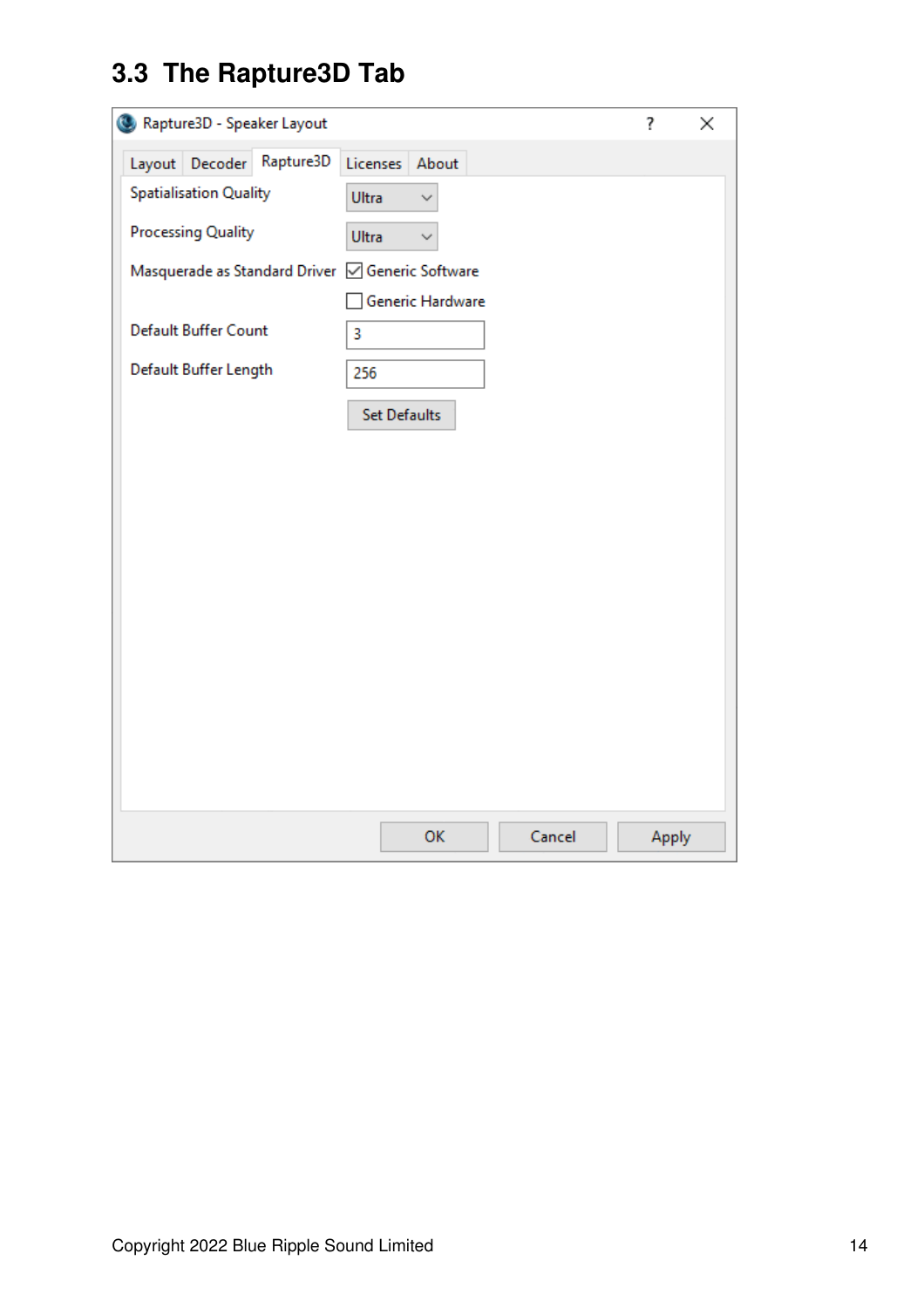Here's where gaming settings are selected. You can tune these to make the best use of the hardware you have available. If in doubt, just press the "Set Defaults" button to choose settings that make sense. If quality setting are too high, you may find that audio "skips" or other parts of the game such as the graphics engine struggle to keep up and become jumpy.

#### **3.3.1 Spatialisation Quality**

This determines the quality of spatial rendering (3D sound) used by Rapture3D. Note that this control works on conjunction with the actual decoder method chosen on the Decoder tab.

### **3.3.2 Processing Quality**

This determines the quality of effects processing and sample rate conversion used by Rapture3D.

#### **3.3.3 Masquerade as Standard Driver**

These options allow Rapture3D to "pretend" to be the Generic Software or Generic Hardware OpenAL drivers. This is quite technical and dangerous and should only be enabled if you're really sure you know what you're doing.

The reason that using these switches is dangerous is because, to make them useful, you also need to remove other OpenAL drivers, which have names of form \*\_oal.dll, from your Windows system and game directories. These include the real Generic Software and Hardware drivers (typically provided by wrap\_oal.dll). The idea here is that you can remove all other OpenAL drivers from your system so that Rapture3D (provided by rapture3d oal.dll) is the only OpenAL driver present. You can then tell Rapture3D to masquerade as the Generic Software driver so that games will not be aware that they are using a new driver. This allows Rapture3D to run with quite a few OpenAL games that predate it and which don't have an option to select which OpenAL driver should be used.

Bear in mind that some game installers will reinstall the DLLs you deleted so it's worth checking after an installation to ensure they haven't crept back.

As mentioned before, this approach is quite dangerous. It doesn't work with all OpenAL games (particularly those that require EAX, which is deprecated and not supported by Rapture3D). You may break your game installation which would require a reinstall. Also, in principle deleting the wrong files from Windows system directories can destabilise your entire system, so you might need to reinstall the whole of Windows, which is something we can't help you with! So be really careful and *only do this sort of thing if you're sure you're comfortable with the risks*.

### **3.3.4 Buffer Configuration**

The default buffer count and length can be set. A default buffer length of 256 is generally recommended, though you may find that a length of 512, 1024 or 2048 helps if you experience stuttering. Generally, lower buffer counts lower latency, but setting the count too low for your hardware can cause stuttering. If in doubt, just use the defaults.

If you're wondering what "latency" means, here this is essentially the time delay between initial audio processing and the sound being sent out of the back of your computer. We work hard to make this as quick as possible, but in the end latency is generally limited by the quality of your audio hardware and its driver. The "advanced" edition of Rapture3D supports ASIO-compatible studio kit which is often capable of extremely low latencies.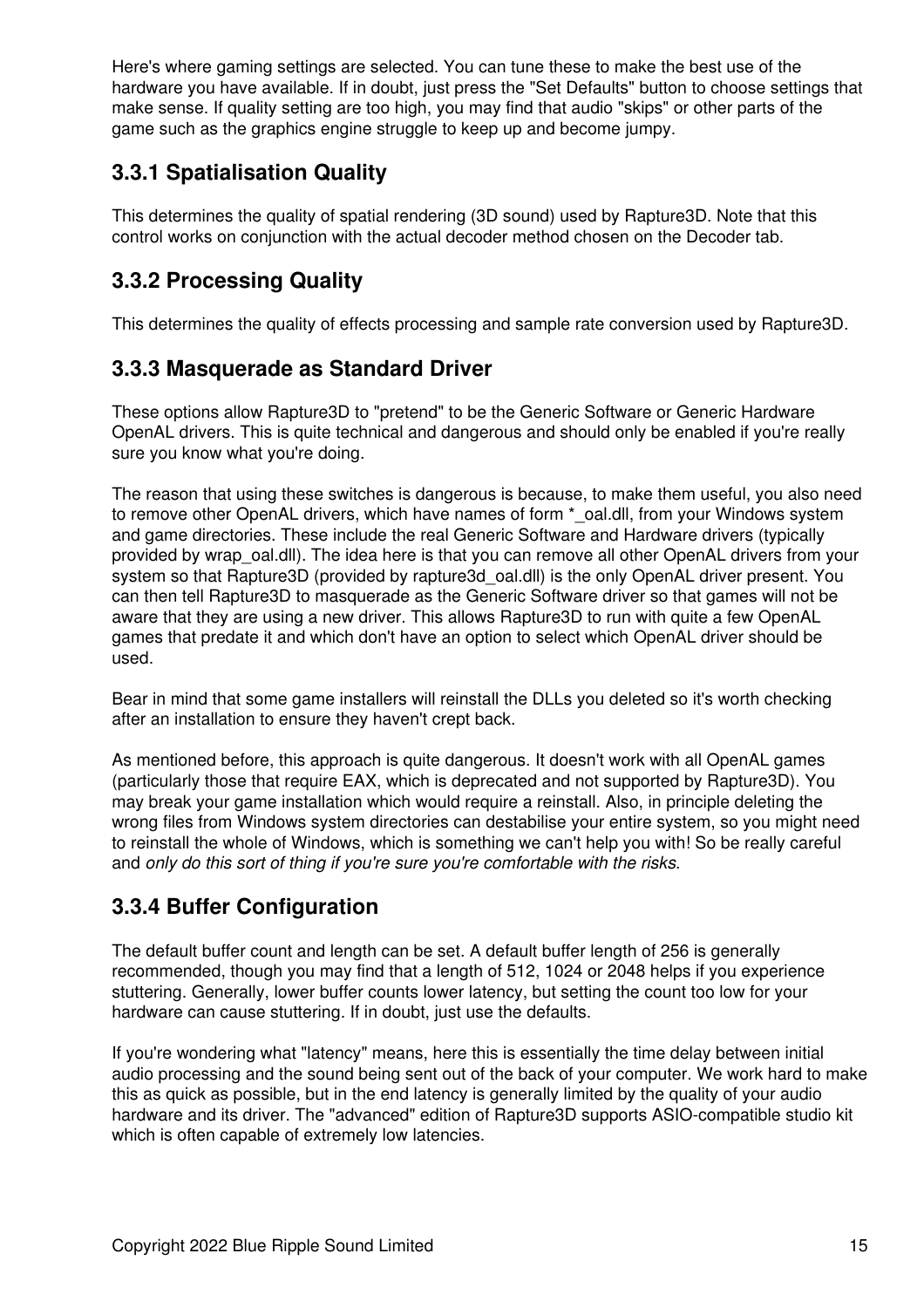## <span id="page-17-0"></span>**3.4 The Licenses Tab**

| ?<br>Rapture3D - Speaker Layout                                                                    |       |  |
|----------------------------------------------------------------------------------------------------|-------|--|
| Licenses About<br>Layout Decoder Rapture3D                                                         |       |  |
| Rapture3D OpenAL - XXXX-XXXX-XXXX-XXXX - Fresh<br>Ambisonic Playback - XXXX-XXXX-XXXX-XXXX - Fresh |       |  |
| Refresh<br>Add<br>Revoke                                                                           |       |  |
| Cancel<br>OK                                                                                       | Apply |  |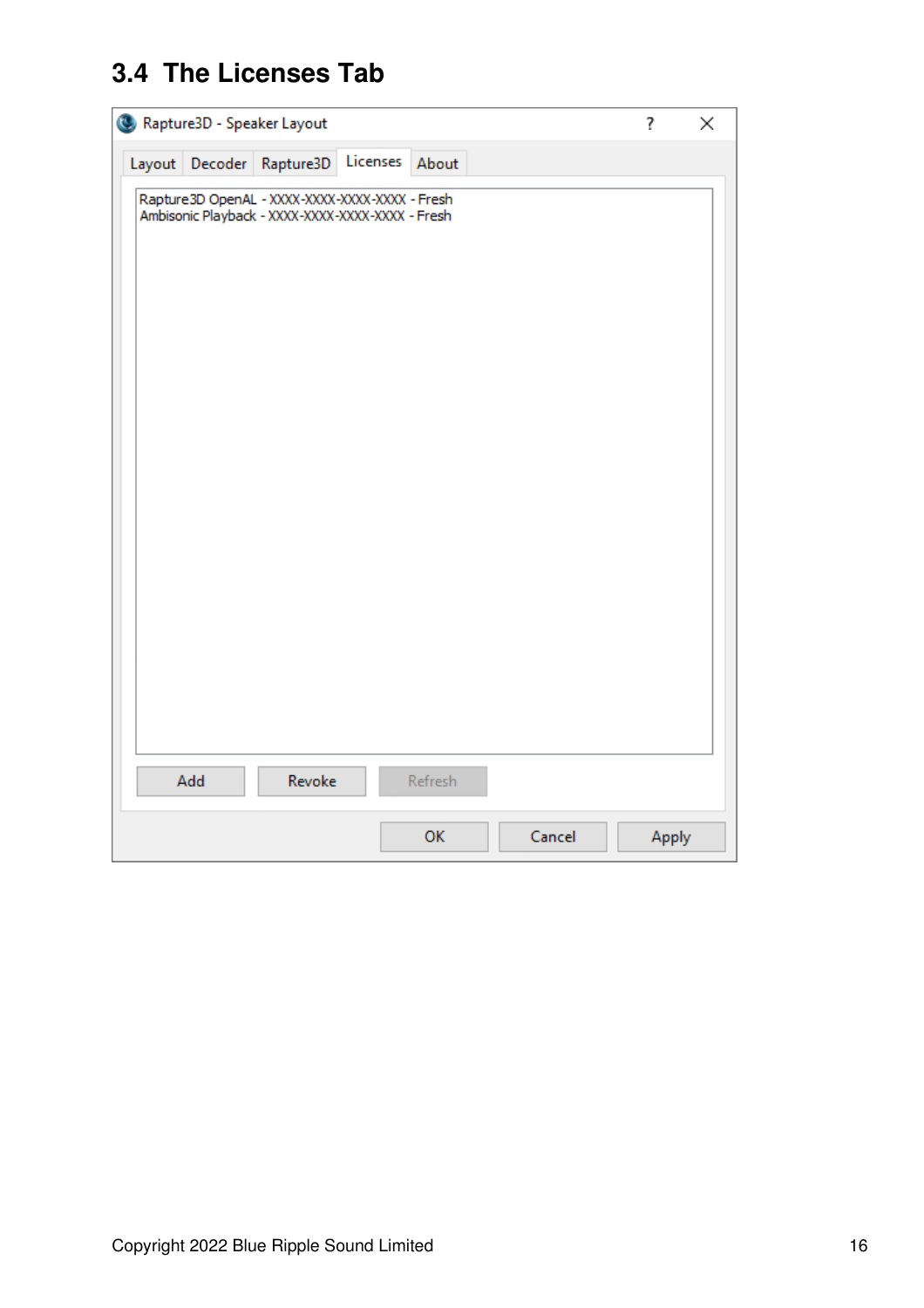This tab should list the licenses you have. Licenses can be added using the "Add" button, assuming you have an Internet connection. The license comes in the form of a hyphenated string of characters where the "XXXX-XXXX-XXXX-XXXX" is in the example above.

Licenses are available from [Blue Ripple Sound](http://www.blueripplesound.com).

#### **3.4.1 How Licenses Work**

Once a day, when you use Rapture3D or a similarly licensed piece of Blue Ripple Sound software, the software "phones home" across the Internet to refresh the license. No personal information is transmitted and encryption is used. This tab will tell you if your licenses are fresh. If they aren't, the text here will change and eventually the software will stop working, typically a month after the last successful refresh. Some licenses (typically trial or beta testing licenses) expire automatically and permanently, so you'll need to get another one to keep using the software.

#### **3.4.2 Hardware Changes**

The license is stored with a short description of your machine. This means that if your machine changes, for instance if you upgrade the CPU or switch the network card, your machine may seem to be different and license checks may fail. The best thing to do if you're upgrading some hardware is to revoke the license before making the change and to add it back again afterwards.

If you run into trouble, please get in touch with Blue Ripple Sound from the email address you used when buying the software and hopefully we can sort things out.

### **3.4.3 Revoking Licenses**

Licenses can only be used on one machine, so if you want to move your license from one machine to another you need to revoke it. This is done with the "Revoke" button. You'll also be asked if you want to do this if you uninstall Rapture3D. Note that this requires an Internet connection.

<span id="page-18-0"></span>If you revoke your license *write it down somewhere* if you haven't kept your original documentation, so you have it to hand when you want to install Rapture3D somewhere else!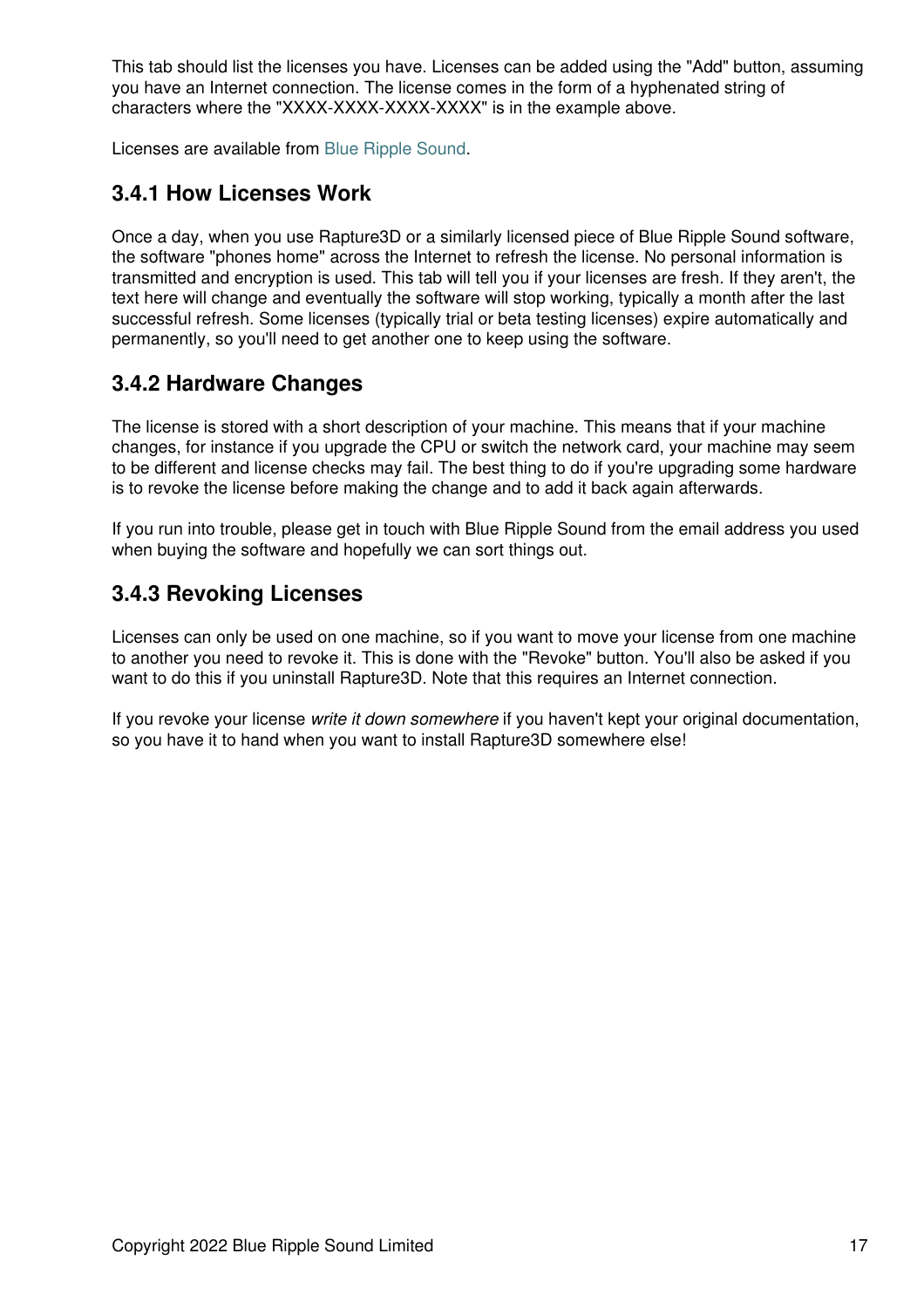# **4 The Rapture3D OpenAL Driver**

OpenAL allows games to make use of special OpenAL "drivers" which provide 3D audio algorithms. These algorithms may be provided in software or hardware.

Rapture3D includes a software OpenAL driver with some particularly interesting algorithms. Amongst other things, it uses Higher Order Ambisonics for superior 3D audio spatialisation.

### <span id="page-19-0"></span>**4.1 Using The Driver On Windows**

On Windows, the driver is a special file called rapture3d\_oa1.dll.

### <span id="page-19-1"></span>**4.2 Using The Driver On macOS**

On macOS, the Rapture3D driver is a special file called *libOpenAL.Rapture3D.dylib.* It is configured with the Games tab in the layout program.

Unlike Windows, macOS does *not* have an OpenAL "router" driver to allow software to switch between alternative OpenAL implementations, so it is tricky to change the OpenAL driver away from the default Apple implementation without doing bad things to your system. Be careful!

### <span id="page-19-2"></span>**4.3 Configuration**

Ideally, the game will have been written to use this driver. When it hasn't, it may still be possible to make it work by switching to it using the game's configuration screens or by replacing the system's default OpenAL driver. However, this involves modification to system files so we cannot recommend this for ordinary users. If you do go ahead, ensure you keep a copy of the original driver so you can return your system to its original configuration.

<span id="page-19-3"></span>The driver can be configured with the ["Games" tab.](#page-15-0)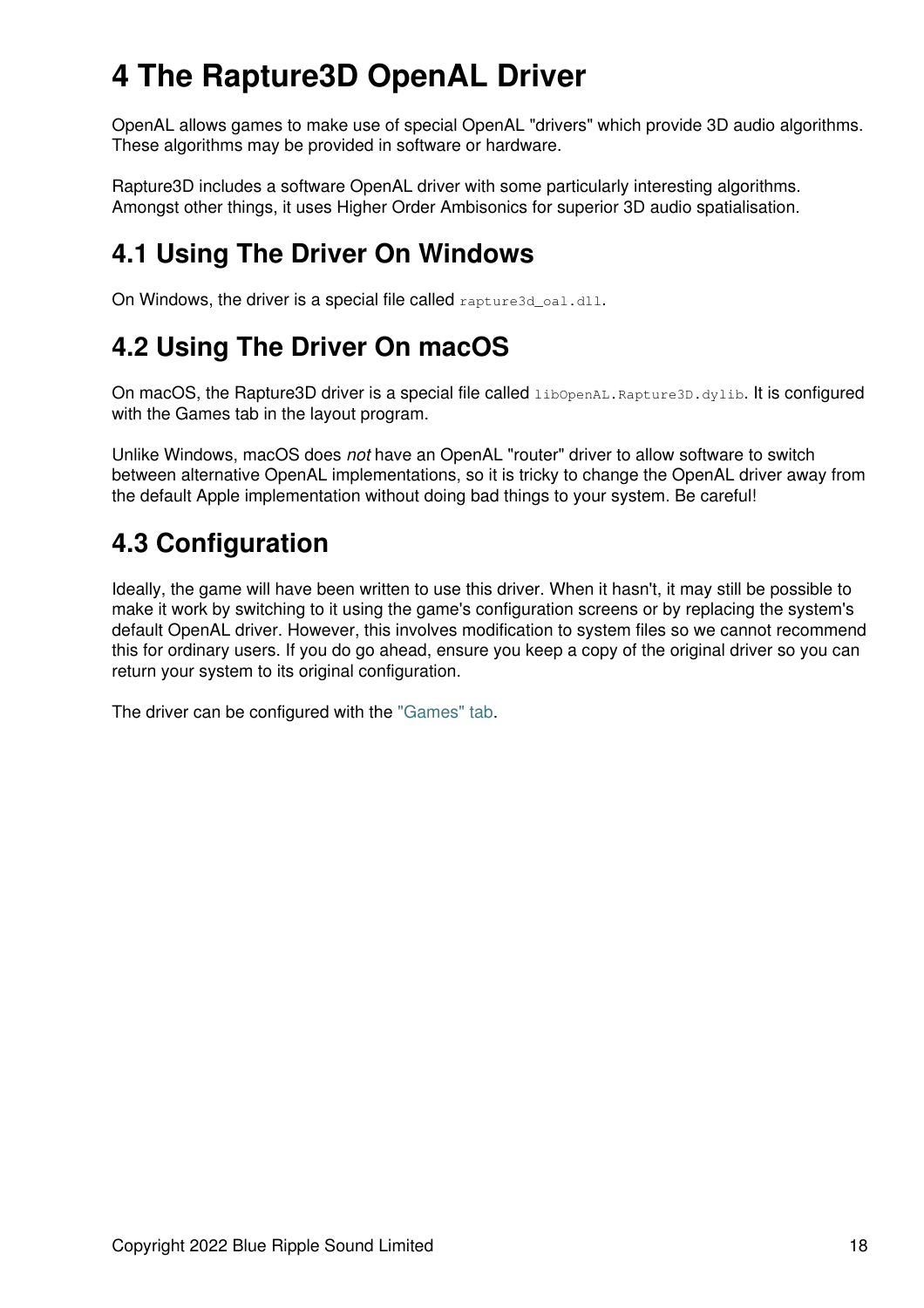# **5 Rapture3D Ambisonic Player**



This edition of Rapture3D comes with an ambisonic sound file player. It uses the same layout and decoding [configuration](#page-8-0) as the Rapture3D [OpenAL game engine](#page-18-0). You'll need an "Ambisonic Playback" license, which should be listed on the [Licenses tab.](#page-17-0)

If you do have ambisonic sound files around in .AMB format then well done! Hopefully you can just double-click on them and they'll play in full 3D! The player can also handle ambisonic audio contained in a range of other file formats, including simple Ogg/Vorbis files (.OGG or .OGA), though you'll probably want to open these directly from the application. In these cases, channel counts are used to infer the ambisonic order.

### <span id="page-20-0"></span>**5.1 Playlists**

The left pane shows the list of files that the player is working with at the moment. You can add them with the "Open..." or "Add..." options on the File menu. Drag and drop files to change their place in the play order and double-click to play.

Playlists can be loaded and saved as text files using the "Playlist" menu.

### <span id="page-20-1"></span>**5.2 Formats**

The player can handle audio using either the FuMa convention (which is backwards-compatible with "classic" ambisonics) or SN3D (ACN) convention.

When a multichannel audio file is read, the player can sometimes identify whether FuMa or SN3D is in use automatically. Specifically, .AMB files also use FuMa. To handle other cases, the Format menu can be used to control how files will be interpreted.

Depending on the decoder, up to third order FuMa is supported and up to fourth order SN3D.

### <span id="page-20-2"></span>**5.3 Controls**

The bar below the playlist can be used to jump to particular locations in the audio that is currently selected.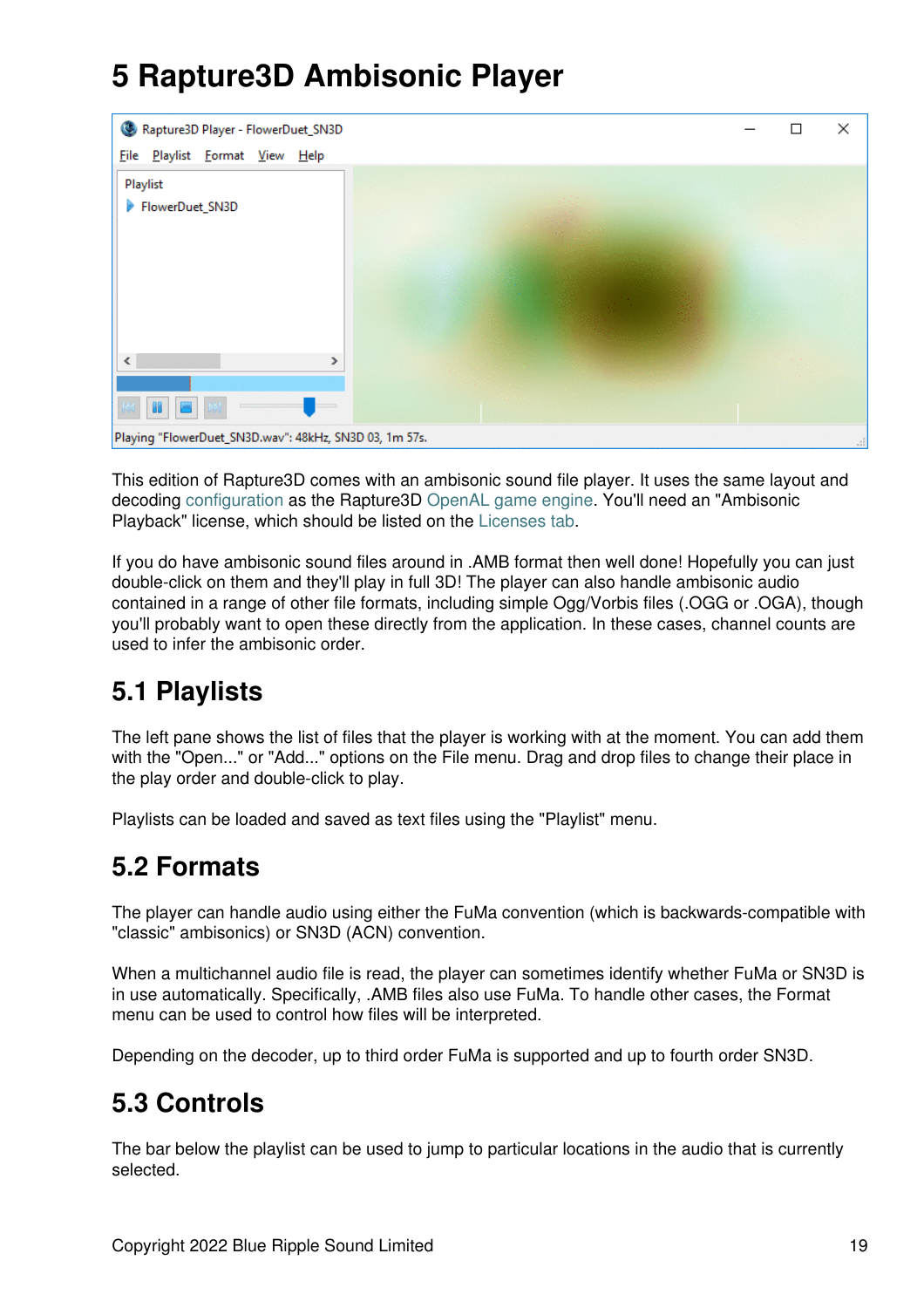Below that you'll find standard player controls. These are:

- Skip to previous track
- Play/pause
- Stop
- Skip to next track
- Volume

### <span id="page-21-0"></span>**5.4 Status Bar**

At the very bottom of the window is the status bar. This will tell you the details of the current audio that is playing and anything else you might need to know if there's a problem.

### <span id="page-21-1"></span>**5.5 Visualisation**

On the right hand of the player is a visualisation area. This will light up in different areas, depending on where sounds are coming from.

In case you're interested, the visualisation is actually based on the 3D information in the stream, using a projection similar to that used in maps of the world. Sounds playing above appear at the top in the image, sounds below appear at the bottom, sounds at the front appear in the middle, sounds to the left of that appear to the left of centre and so on. Sounds visualised on the left and right edges of the image are behind (the image "wraps around" at the back, again as in a map of the world). Note that typical real recordings produce extremely complex visualisations due to acoustic reflections.

The "View" menu gives some options to control the visualisation, including control of the quality used. Higher quality settings put more load on your CPU.

## <span id="page-21-2"></span>**5.6 Command-Line (Windows Only)**

<span id="page-21-3"></span>For those of you that use the command-line, it's worth noting that on 32bit Windows (but not 64bit Windows or macOS), Rapture3D supports some command-line options, including a full-screen mode. Run it as "Rapture3dPlayer.exe -h" to find out more...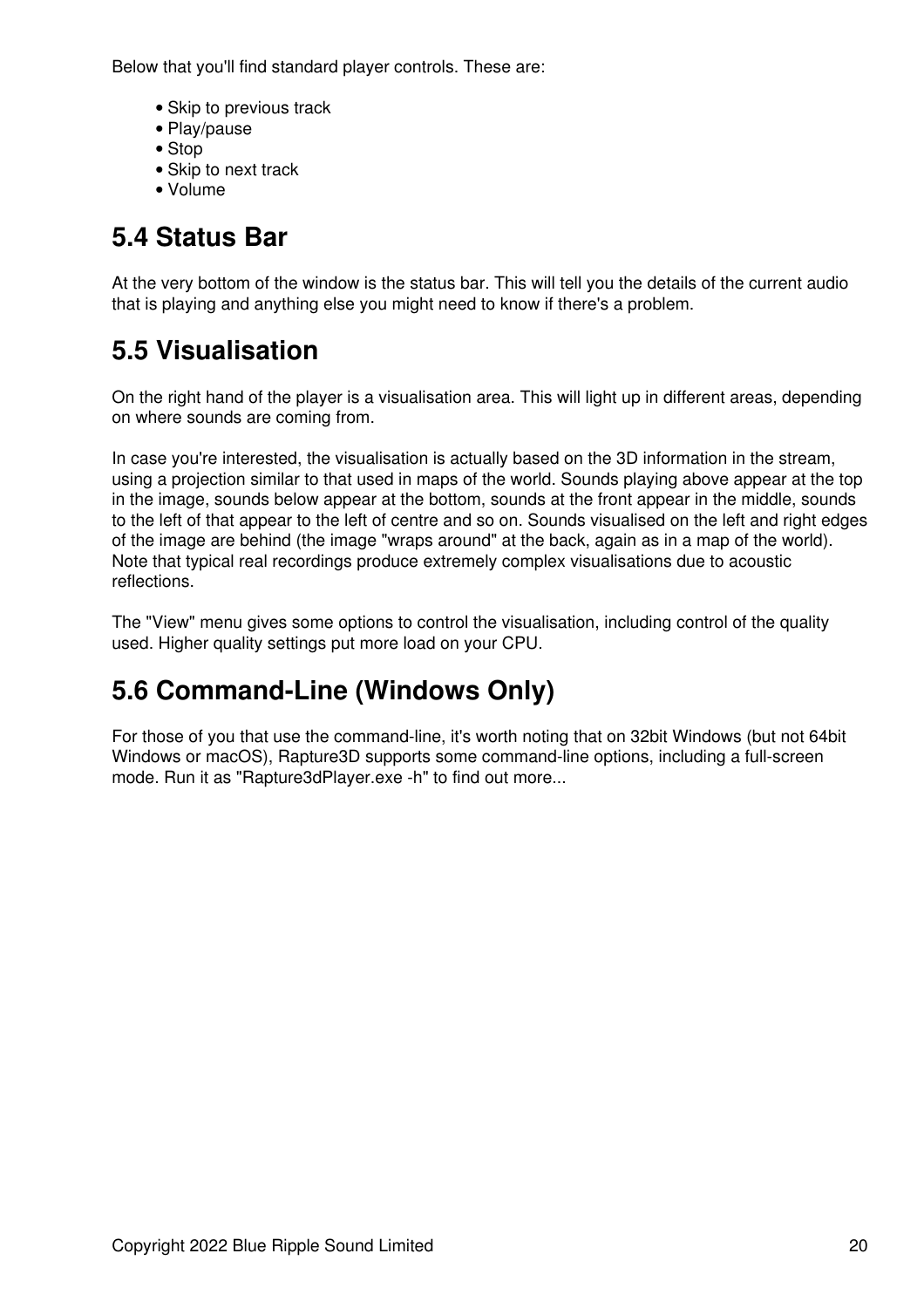# **6 Technical Notes**

### <span id="page-22-0"></span>**6.1 3D7.1**

3D7.1 is a variant of the 7.1 surround speaker arrangement. The original 7.1 surround speaker arrangement typically places three speakers at the front of the room, two at the sides and two at the back. Further, a subwoofer (the ".1" in the name) is placed somewhere in the room (it doesn't matter too much where). Quite a few computers come with 7.1 surround sound these days and there are packages for sale that allow it to be added if not. The arrangement of the main seven speakers here puts all speakers at the same height, which is a bit of a shame when using games where things are happening above and below!

The 3D7.1 speaker arrangement (invented by Simon N. Goodwin) is designed so that usually it can be used with existing 7.1 sound hardware. All you have to do is *change where you put your speakers*. It's also designed so that stereo material or 5.1 material will still play back well. The advantage is that games or other 3D audio software that can handle this speaker arrangement (e.g. via Rapture3D) can produce sound in proper *full 3D*!

#### **6.1.1 Speaker Locations**

| Original 7.1 Speaker Location 3D7.1 Speaker Location |                          |
|------------------------------------------------------|--------------------------|
| <b>Front Left</b>                                    | <b>Upper Front Left</b>  |
| <b>Front Right</b>                                   | <b>Upper Front Right</b> |
| <b>Front Centre</b>                                  | <b>Front Centre</b>      |
| Subwoofer                                            | Subwoofer                |
| <b>Back Left</b>                                     | Upper Back Centre        |
| <b>Back Right</b>                                    | Lower Front Centre       |
| Side Left                                            | Lower Back Left          |
| Side Right                                           | Lower Back Right         |

Speakers should be placed as follows:

More mathematically, six of the speakers (ignoring the front centre and subwoofer) should form a regular octahedron aligned so front and back faces are vertical.

### **6.1.2 Configuration**

Once you have your speakers set up correctly, select "Surround 3D7.1" in the [Layout tab](#page-8-0) and check the speakers are wired up correctly. You may also need to [set your Windows "Advanced" sound](#page-2-3) [card settings](#page-2-3) to the "7.1 home theatre speakers" arrangement (don't use the "7.1 wide configuration speakers" setting here). You'll probably want to use the test tones to check the speakers are in the right order after all that work!

After this you can [select a Decoder](#page-11-0) as usual.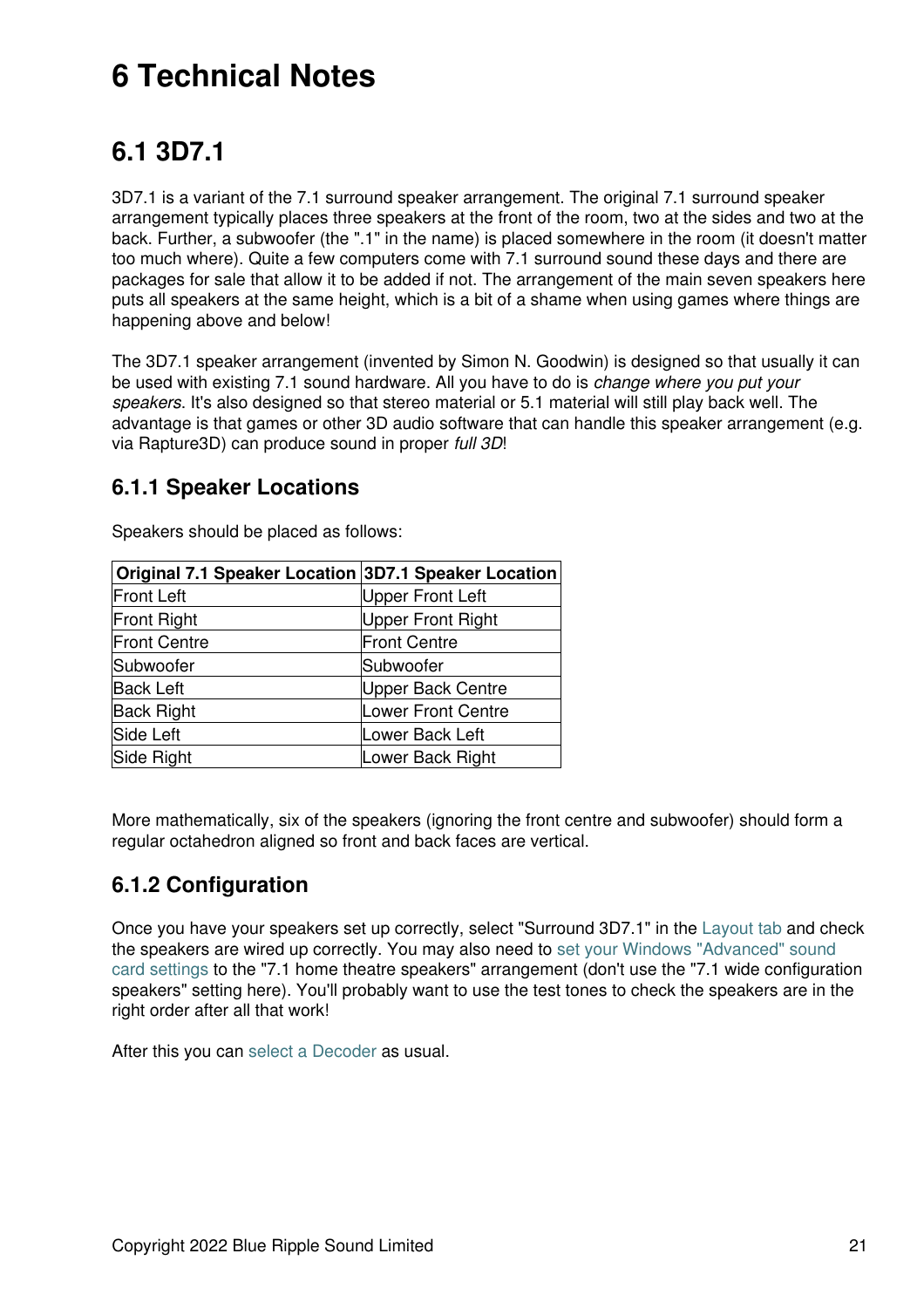### <span id="page-23-0"></span>**6.2 OpenAL Developer Notes**

Here are some technical notes for developers who might be interested in tuning their games to get the best out of Rapture3D.

The Rapture3D OpenAL driver is built in software and so consists primarily of a driver dynamic library and a configuration tool. It comes in a number of editions with different licensing schemes and features. The "Game" edition is restricted to work only with the games it ships with.

### **6.2.1 OpenAL Specification**

Rapture3D meets the full OpenAL 1.1 specification, including full support for alSuspendContext() and alProcessContext() to give much better control over scene content than many drivers.

All filters support high-pass as well as low-pass options as documented in the specification.

#### **6.2.2 Ambisonics**

Rapture3D's heart is a studio-grade 3D rendering core based on Higher Order Ambisonics. This allows great flexibility when the audio is "decoded" for an actual speaker arrangement, or headphones.

#### **6.2.3 OpenAL Extensions**

Rapture3D supports the following OpenAL extensions:

- ALC\_ENUMERATE\_ALL\_EXT
- ALC\_ENUMERATION\_EXT
- ALC\_EXT\_CAPTURE
- ALC\_EXT\_DEDICATED
- ALC\_EXT\_EFX
- ALC\_EXT\_STATIC\_BUFFER
- AL\_EXT\_BFORMAT
- AL\_EXT\_EXPONENT\_DISTANCE
- AL\_EXT\_FLOAT32
- AL\_EXT\_FOLDBACK
- AL\_EXT\_IMA4
- AL\_EXT\_LINEAR\_DISTANCE
- AL\_EXT\_MCFORMATS
- AL\_EXT\_MULAW
- AL\_EXT\_MULAW\_BFORMAT
- AL\_EXT\_MULAW\_MCFORMATS
- AL\_EXT\_OFFSET
- AL\_EXT\_STEREO\_ANGLES
- AL\_EXT\_SOURCE\_RADIUS

ALC\_EXT\_CAPTURE is only supported in the sense that the extension is present as required by the OpenAL specification. No capture device is provided.

ALC\_EXT\_DEDICATED allows sounds to be sent directly to a dialogue speaker or subwoofer if one is present.

ALC EXT FOLDBACK is a new extension that allows the game to capture mono or stereo downmixes of the game output, e.g. for movie clip recording.